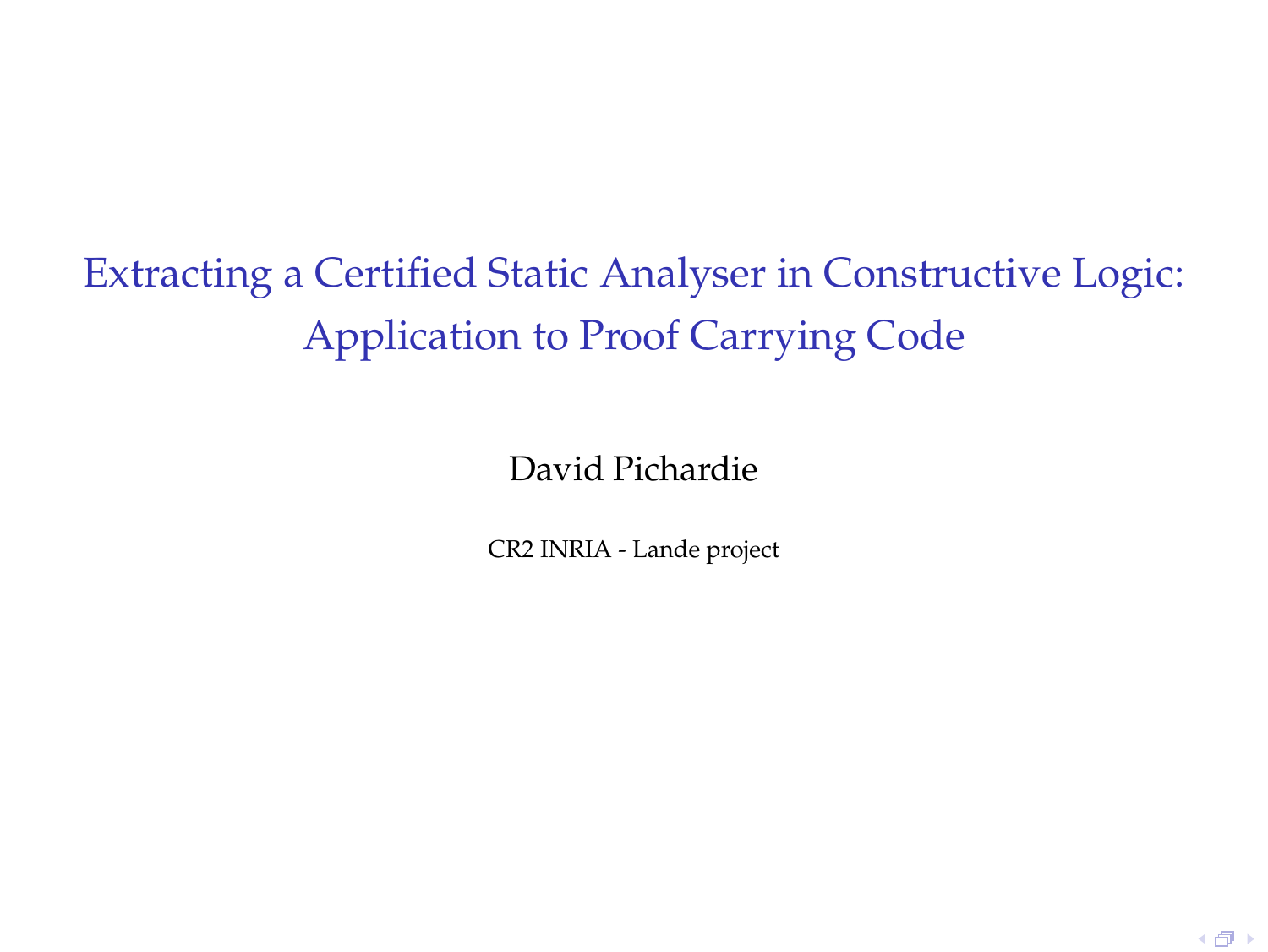#### Static program analysis

The goals of static program analysis

- $\triangleright$  To prove properties about the run-time behaviour of a program
- $\blacktriangleright$  In a fully automatic way
- <span id="page-1-0"></span> $\triangleright$  Without actually executing this program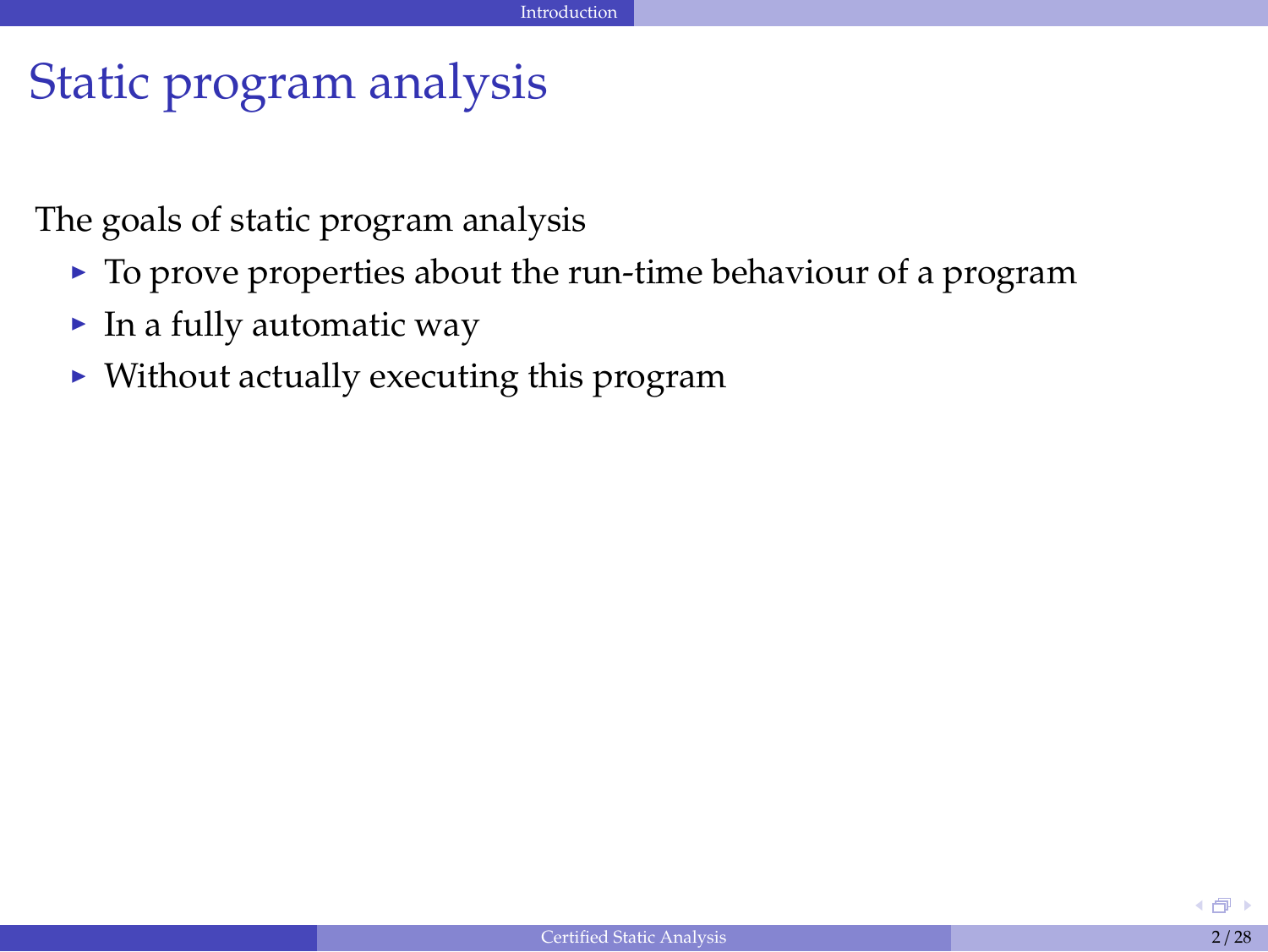#### Static program analysis

The goals of static program analysis

- $\triangleright$  To prove properties about the run-time behaviour of a program
- $\blacktriangleright$  In a fully automatic way
- $\triangleright$  Without actually executing this program

Solid foundations for designing an analyser

- $\triangleright$  Abstract Interpretation gives a guideline
	- $\rightarrow$  to formalise analyses
	- $\rightarrow$  to prove their soundness with respect to the semantics of the programming language
- $\triangleright$  Resolution of constraints on lattices by iteration and symbolic computation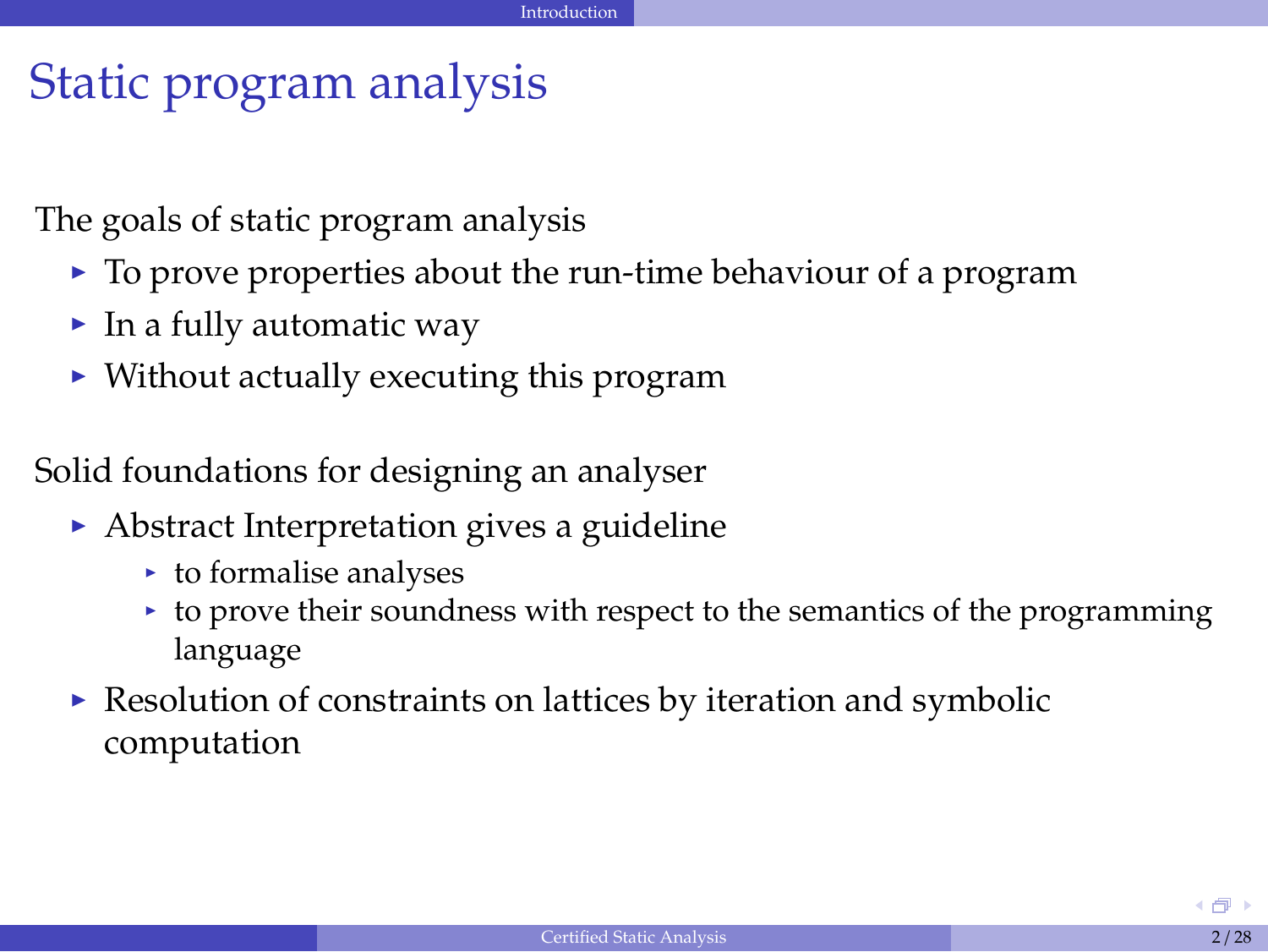So what's the problem ?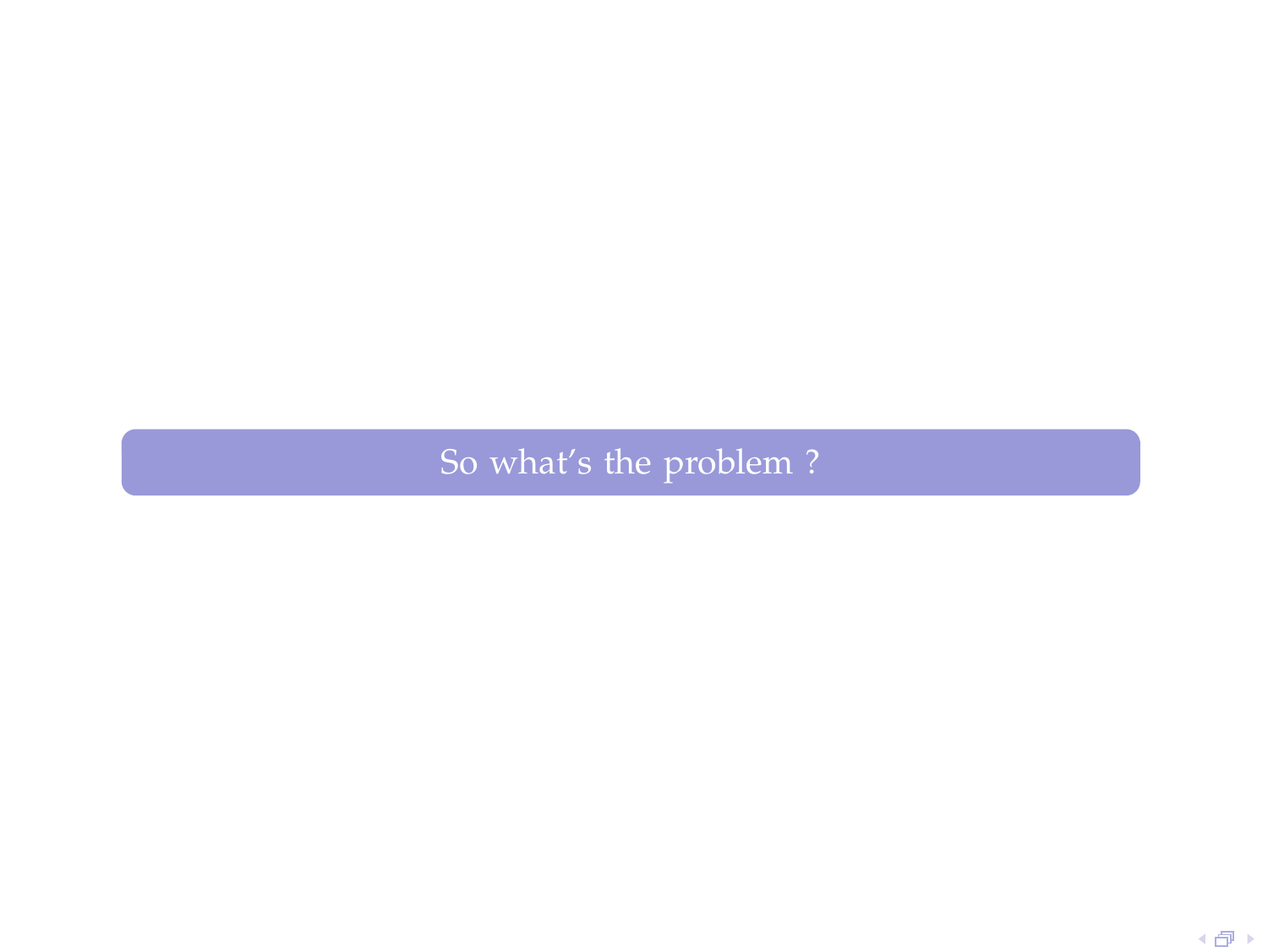#### Proof 5.4 Sincethecaseofthe **else** branch of the conditional is similar to (5.3), we can now come back to the calculational design of APostJ**if** *<sup>B</sup>* **then** *St* **else** *Sf* **fi**<sup>K</sup> as an upper

 $\tilde{\alpha}$ [*P*](Post[if *B* then  $S_t$  else  $S_f$  fi])<br> $\tilde{\beta}$ def (110) of  $\tilde{\alpha}$ [*B*]; =  $\ddot{\alpha} [P] \circ \text{Post}[\textbf{if } B \textbf{ then } S_t \textbf{ else } S_f \textbf{ fil } \circ \ddot{\gamma} [P]$ <br>=  $\ddot{\gamma} \text{def } (\textbf{103}) \textbf{ of } \text{Post}^{\gamma}$ =  $\alpha \left[ P \right] \circ \text{post} \left[ \tau^* \left[ \text{if } B \text{ then } S_t \text{ else } S_f \text{ fil} \right] \right] \circ \tilde{\gamma} \left[ P \right]$ <br>=  $\alpha$  bis ofter considered computing (02) = (big step operational semantics (93)*S*<br>  $\tilde{\alpha}[P] \circ \text{post}([1_{\Sigma}[P] \cup \tau^B) \circ \tau^*[\overline{S_I}] \circ (1_{\Sigma}[P] \cup \tau^C) \cup (1_{\Sigma}[P] \cup \tau^B) \circ \tau^*[\overline{S_I}] \circ (1_{\Sigma}[P] \cup \overline{S_I}]$  $\tau^{f}$ )]  $\circ \ddot{\gamma}$ [*P*] *[*Galois connection (98) so that post preserves joins  $\hat{\ }$ = (Galois connection (98) so that post preserves joins *j*<br>  $\ddot{a}$  *[P*] ⇒ (post[(1<sub>Σ</sub>[*P*] ∪ τ<sup>*B*</sup>) ⇒ τ<sup>\*</sup>[*S<sub>i</sub>*] ⇒ (1<sub>Σ[</sub>*P*] ∪ τ<sup>*'*</sup>)] ∪  $\text{post}[(1_{\Sigma}[P] \cup \tau^{\tilde{B}}) \circ \tau^*[\mathcal{S}_f] \circ (1_{\Sigma}[P] \cup \tau^f)]) \circ \tilde{\gamma}[P]$ *[*Galois connection (106) so that  $\alpha$ <sup>*[P]*</sup> preserves joins  $\hat{}$  $(\tilde{\alpha}[[P]] \circ \text{post}[(1_{\Sigma[P]} \cup \tau^B) \circ \tau^*[[S_r]] \circ (1_{\Sigma[P]} \cup \tau^I)] \circ \tilde{\gamma}[P]) \quad \hat{\sqcup} \quad (\tilde{\alpha}[[P]] \circ$  $\text{post}[(1_{\Sigma}[\mathbf{P}] \cup \tau^{\tilde{B}}) \circ \tau^*[\mathbf{S}_f] \circ (1_{\Sigma}[\mathbf{P}] \cup \tau^f)] \circ \tilde{\mathbf{V}}[\mathbf{P}])$ ˙  $\lambda$  Hemma (5.3) and similar one for the **else** branch  $\lambda J \cdot \text{let } J' = \lambda l \in \text{in}_{P} [P] \cdot (l = \text{at}_{P} [S_{t}] ? J_{\text{at}_{P} [S_{t}]} \cup \text{Abexp}[B] (J_{\ell}) \cdot J_{\ell}$ ) in let  $J^{t''} = \text{APost}[\![S_t]\!](J^{t'})$  in  $\lambda l \in \text{in}_{P}[[P]\cdot(l = \ell' \text{ ? } J_{\ell'}^{t''} \sqcup J_{\text{after } P}^{t''} [S_{t}] \& J_{l}^{t''})$ t¨ let  $J^{f'} = \lambda l \in \text{in}_{P}[[P] \cdot (l = \text{at}_{P}[[S_{f}]] \cdot l \cdot J_{\text{at}_{P}[[S_{f}]]} \cup \text{Abexp}[[T(\neg B)](J_{\ell}) \cdot J_{l}) \text{ in}$ let  $J^{f''} = \text{APost}[\![S_f]\!](J^{f'})$  in  $\lambda I \in \text{in}_{P} [P] \cdot (I = \ell' ? J_{\ell'}^{f''} \sqcup J_{\text{after}_{P} [S_{f}]}^{f''} \in J_{I}^{f''})$ (120)  $\lambda$ *J* • let *J*<sup>*t*</sup>  $\leq$  *M* ∈ in*P*<sub>*[P*</sub>]<sup>*P*</sup><sub>1</sub>(*l* = at*p*<sub>[</sub>*S<sub>i</sub>*] *Z*<sub>*J*at*P*[*S*<sub>1</sub>] **□** Abexp[*B*](*J*<sub>*i*</sub>) *iJ*<sub>*i*</sub> *f*<sub>*n*</sub> (*l*) *iJ*<sub>*i*</sub> *f*<sub>*n*</sub> (*l*) *iJ*<sub>*i*</sub> *f*<sub>*n*</sub> (*n*) *iJ*<sub>*i*</sub> (</sub> and  $J^{f'} = \lambda l \in \text{in}_{P} [P] \cdot (l = \text{at}_{P} [S_{f}]$  ?  $J_{\text{at}_{P} [S_{f}]} \cup \text{Aberp} [T(\neg B)] (J_{\ell})$   $\epsilon J_{l}$ ) in let  $J^{t''} = \text{APost}[\![S_t]\!](J^{t'})$ and  $J^{f''} = \text{APost}[S_f](J^{f'})$  in  $\lambda l \in \text{in}_{P}\llbracket P \rrbracket \cdot (l = \ell' ~?~ {J'_{\ell'}}^{\prime'} \; \sqcup~ {J'^{\,\prime}_{\text{after}\, p}\llbracket s_i \rrbracket} \; \sqcup~ {J'_{\ell'}}^{\prime'} \; \sqcup~ {J'^{\,\prime}_{\text{after}\, p}\llbracket s_{f} \rrbracket} \; \text{~} \text{~} {J'_{l}}^{\prime'} \; \sqcup~ {J'_{l}}^{\prime'} \; \qquad \qquad \nonumber$  $=$  (by locality (113) and labelling scheme (59) so that in particular  $J_{\ell'}^{t''} = J_{\ell'}^{t'} = J_{\ell'}^t = J_{\ell'}^t$  $J_{\ell'}^{f'} = J_{\ell'}^{f''}$  and APost $[S_t]$  and APost $[S_f]$  do not interfere en Conservation Conservation Conservation Conservation Conservation Conservation Conservation Conservation Conservation Conservation Conservation Conservation Conservation Conservation Conservation Conservation Conservatio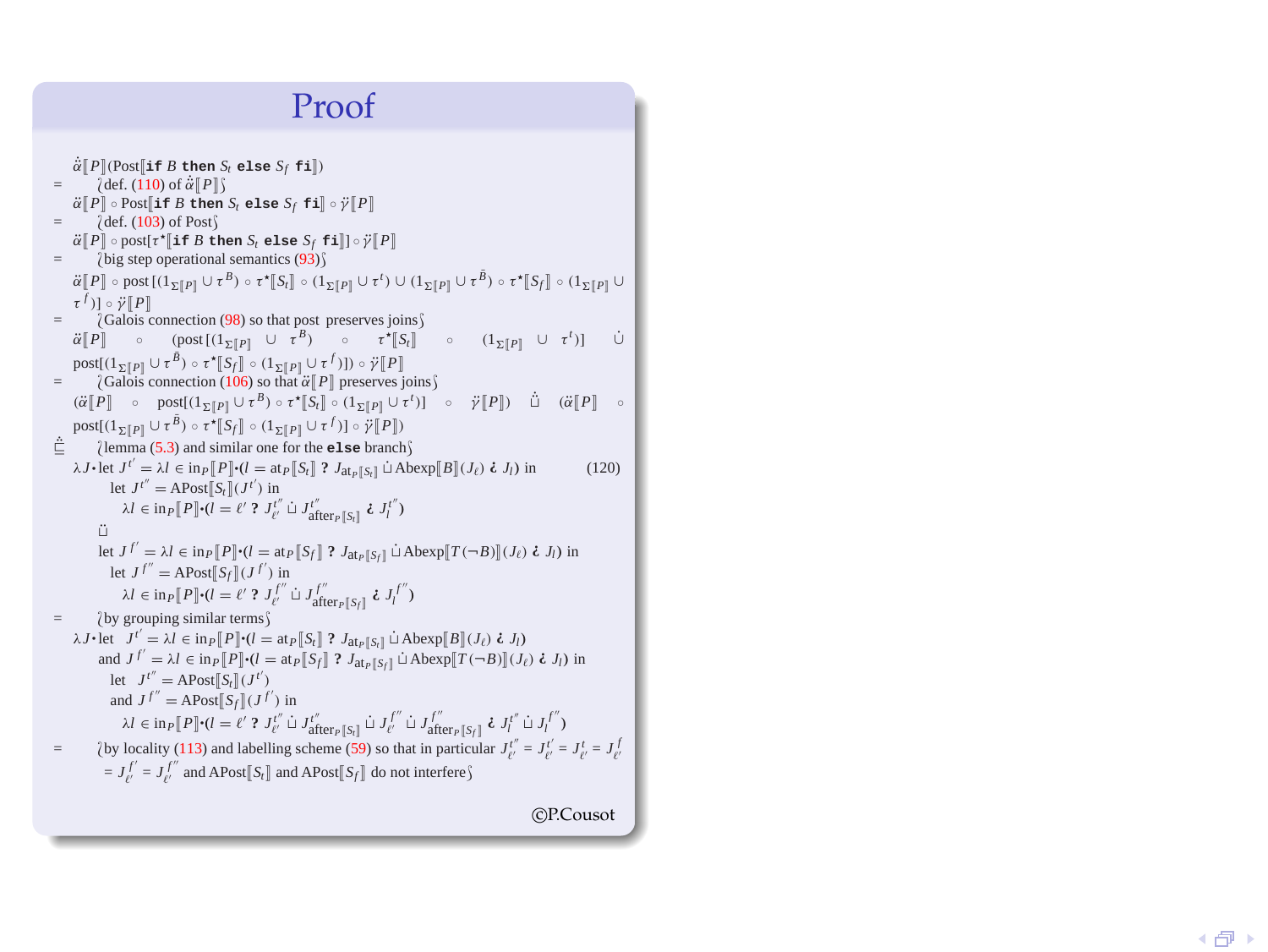#### Proof 5.4 Sincethecaseofthe **else** branch of the conditional is similar to (5.3), we can now come back to the calculational design of APostJ**if** *<sup>B</sup>* **then** *St* **else** *Sf* **fi**<sup>K</sup> as an upper

```
\tilde{\alpha}[P](Post[if B then S_t else S_f fi])<br>\tilde{\beta}def (110) of \tilde{\alpha}[B];
 = \ddot{\alpha} [P] \circ \text{Post}[\textbf{if } B \textbf{ then } S_t \textbf{ else } S_f \textbf{ fil } \circ \ddot{\gamma} [P]<br>= \ddot{\gamma} \text{def } (\textbf{103}) \textbf{ of } \text{Post}^{\gamma}= \alpha \left[ P \right] \circ \text{post} \left[ \tau^* \left[ \text{if } B \text{ then } S_t \text{ else } S_f \text{ fil} \right] \right] \circ \tilde{\gamma} \left[ P \right]<br>= \alpha bis ofter considered computing (02)
 = (big step operational semantics (93)S<br>
\tilde{\alpha}[P] \circ \text{post}([1_{\Sigma}[P] \cup \tau^B) \circ \tau^*[\overline{S_I}] \circ (1_{\Sigma}[P] \cup \tau^C) \cup (1_{\Sigma}[P] \cup \tau^B) \circ \tau^*[\overline{S_I}] \circ (1_{\Sigma}[P] \cup \overline{S_I}][\tau^f]] \circ \ddot{\gamma} [P]<br>L Galois
= \left[\begin{array}{cc} \text{Galois connection (98) so that post preserves joins} \\ \tilde{\sigma} \|P\| & \circ & \text{const} \left[\begin{array}{ccc} 1 & \text{at } p1 & \text{at } p^B \end{array}\right] \end{array}\right]\tilde{\alpha}[P] o (\text{post}[(1_{\Sigma}[P] \cup \tau^B) o \tau^* [S_t] o (1_{\Sigma[P]} \cup \tau^t)] ∪
          \text{post}[(1_{\Sigma}[P] \cup \tau^{\tilde{B}}) \circ \tau^*[\mathcal{S}_f] \circ (1_{\Sigma}[P] \cup \tau^f)]) \circ \tilde{\gamma}[P]= {Galois connection (106) so that \ddot{\alpha}[P] preserves joins<sub></sub>}<br>
(\ddot{\alpha}[P] o post[(1<sub>Σ</sub>[P] ∪ τ<sup>B</sup>) o τ <sup>r</sup>[S<sub>l</sub>] o (1<sub>Σ[P]</sub> ∪ τ<sup>f</sup>)] o γ[P]) \ddot{\alpha}[P] o
          \text{post}[(1_{\Sigma}[\mathbf{P}] \cup \tau^{\tilde{B}}) \circ \tau^*[\mathbf{S}_f] \circ (1_{\Sigma}[\mathbf{P}] \cup \tau^f)] \circ \tilde{\mathbf{V}}[\mathbf{P}])˙
                  \lambda Hemma (5.3) and similar one for the else branch<sup>{</sup>
          \lambda J \cdot \text{let } J' = \lambda l \in \text{in}_{P} [P] \cdot (l = \text{at}_{P} [S_{t}] ? J_{\text{at}_{P} [S_{t}]} \cup \text{Abexp}[B] (J_{\ell}) \cdot J_{\ell}) in
                          let J^{t''} = \text{APost}[\![S_t]\!](J^{t'}) in
                               \lambda l \in \text{in}_{P}[[P]\cdot(l = \ell' \text{ ? } J_{\ell'}^{t''} \sqcup J_{\text{after } P}^{t''} [S_{t}] \& J_{l}^{t''})t¨
                     let J^{f'} = \lambda l \in \text{in}_{P}[[P] \cdot (l = \text{at}_{P}[[S_{f}]] \cdot l \cdot J_{\text{at}_{P}[[S_{f}]]} \cup \text{Abexp}[[T(\neg B)](J_{\ell}) \cdot J_{l}) \text{ in}let J^{f''} = \text{APost}[\![S_f]\!](J^{f'}) in
                               \lambda I \in \text{in}_{P} [P] \cdot (I = \ell' ? J_{\ell'}^{f''} \sqcup J_{\text{after}_{P} [S_{f}]}^{f''} \in J_{I}^{f''})(120)
 \lambdaJ • let J<sup>t</sup> \leq M ∈ inP<sub>[P</sub>]<sup>P</sup><sub>1</sub>(l = atp<sub>[</sub>S<sub>i</sub>] Z<sub>JatP[S<sub>1</sub>] □ Abexp[B](J<sub>i</sub>) iJ<sub>i</sub> f<sub>n</sub> (l) iJ<sub>i</sub> f<sub>n</sub> (l) iJ<sub>i</sub> f<sub>n</sub> (n) iJ<sub>i</sub> (</sub>
                     and J^{f'} = \lambda l \in \text{in}_{P} [P] \cdot (l = \text{at}_{P} [S_{f}] ? J_{\text{at}_{P} [S_{f}]} \cup \text{Aberp} [T(\neg B)] (J_{\ell}) \epsilon J_{l}) in
                          let J^{t''} = \text{APost}[\![S_t]\!](J^{t'})and J^{f''} = \text{APost}[S_f](J^{f'}) in
                               \lambda l \in \text{in}_{P}\llbracket P \rrbracket \cdot (l = \ell' ~?~ {J'_{\ell'}}^{\prime'} \; \sqcup~ {J'^{\,\prime}_{\text{after}\, p}\llbracket s_i \rrbracket} \; \sqcup~ {J'_{\ell'}}^{\prime'} \; \sqcup~ {J'^{\,\prime}_{\text{after}\, p}\llbracket s_{f} \rrbracket} \; \text{~} \text{~} {J'_{l}}^{\prime'} \; \sqcup~ {J'_{l}}^{\prime'} \; \qquad \qquad \nonumber= (by locality (113) and labelling scheme (59) so that in particular J_{\ell'}^{t''} = J_{\ell'}^{t'} = J_{\ell'}^t = J_{\ell'}^tJ_{\ell'}^{f'} = J_{\ell'}^{f''} and APost[S_t] and APost[S_f] do not interfere
                                                                                                                         en Conservation Conservation Conservation Conservation Conservation Conservation Conservation Conservation Conservation Conservation Conservation Conservation Conservation Conservation Conservation Conservation Conservatio
```
#### Implementation

```
matrix t* matrix alloc int(const int mr, const int nc)
{
  matrix t* mat = (matrix t*)malloc(sizeof(matrix t));
  mat->nbrows = mat->_maxrows = mr;
  mat->nbcolumns = nc;
  mat->_sorted = s;
  if (mr*nc>0){
    int i;
    pkint_t* q;
    mat->_pinit = _vector_alloc_int(mr*nc);
    mat->p = (pkint t**)malloc(mr * sizeof(bkint t*)):q = \text{mat} \rightarrow \text{point};
    for (i=0; i < mr; i++) {
      mat->p[i]=q;
      q=q+nc;
    }}
  return mat;
}
void backsubstitute(matrix_t* con, int rank)
{
  int i, j, k;
  for (k=rank-1; k>=0; k--) {
    j = pk_cherni_intp[k];
    for (i=0; j \leq k; j++) {
      if (pkint_sgn(con->p[i][j]))
        matrix_combine_rows(con,i,k,i,j);
    }
    for (i=k+1; i<con->nbrows; i++) {
      if (pkint_sgn(con->p[i][j]))
        matrix_combine_rows(con,i,k,i,j);
    }}
}

c B.Jeannet
```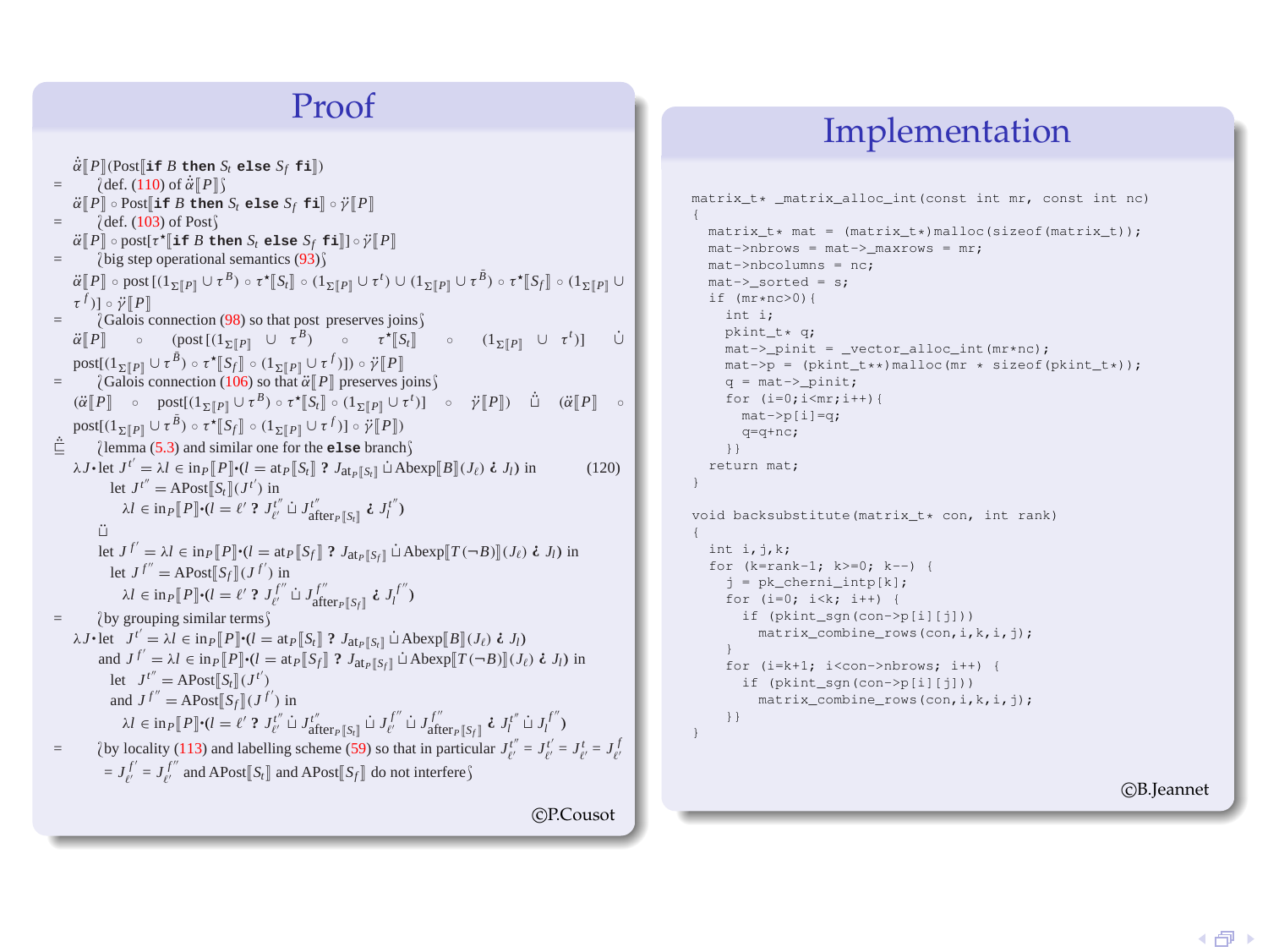#### Proof 5.4 Sincethecaseofthe **else** branch of the conditional is similar to (5.3), we can now



#### ( 母 )

c B.Jeannet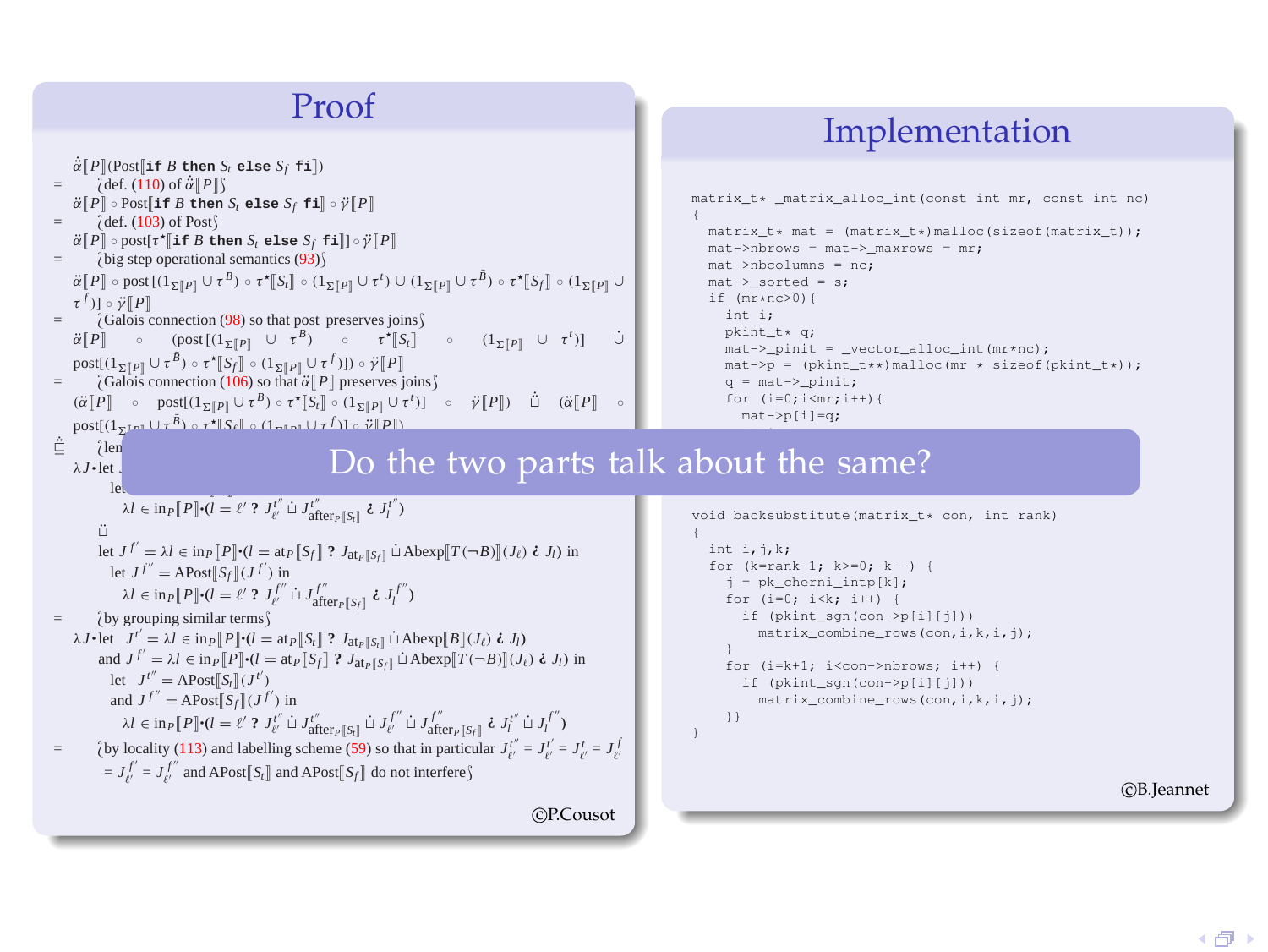#### Certified static analyses

A *certified static analysis* is an analysis whose implementation has been formally proved correct using a proof assistant.

$$
\begin{array}{ccc}\n\text{Kernel} & \longrightarrow & \text{Proof} \\
\text{assignment} & \longrightarrow & \text{Static} \\
\hline\n\end{array}
$$

- ► proof assistant : Coq
	- $\rightarrow$  we benefit from the extraction mechanism to prove executable analyser
- $\triangleright$  proof technique : abstract interpretation
	- $\rightarrow$  general enough to handle a broad range of static analysis
- $\rightarrow$  applications to static analysis of bytecode programs
	- $\rightarrow$  to go beyond the state of the art about Sun's bytecode verifier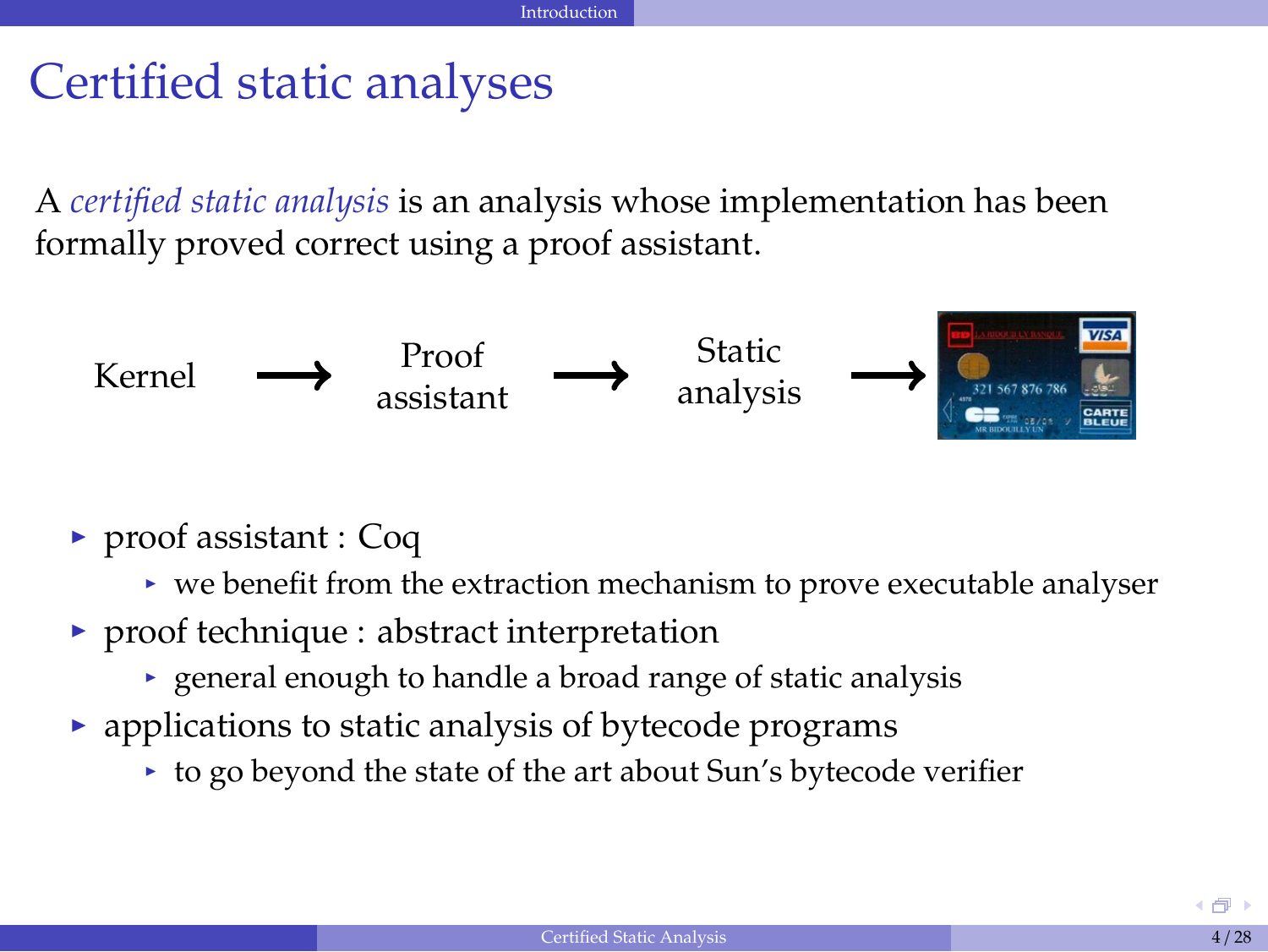#### **Contributions**

- $\triangleright$  We have isolated a fragment of Abstract Interpretation adequate for proving analysis soundness in the constructive logic of Coq
- $\triangleright$  We have programmed certified generic fixpoint solvers
- $\triangleright$  We have developed a lattice library allowing an easy construction of complex terminations proofs
- $\triangleright$  Several cases studies for bytecode Java
	- <sup>1</sup> A control flow analysis for a representative subset of JavaCard
	- 2 A memory usage analysis for a representative subset of JavaCard
	- <sup>3</sup> An interval analysis for an imperative fragment of JavaCard with dynamic arrays (see PCC applications)
- $\blacktriangleright$  Application to proof carrying code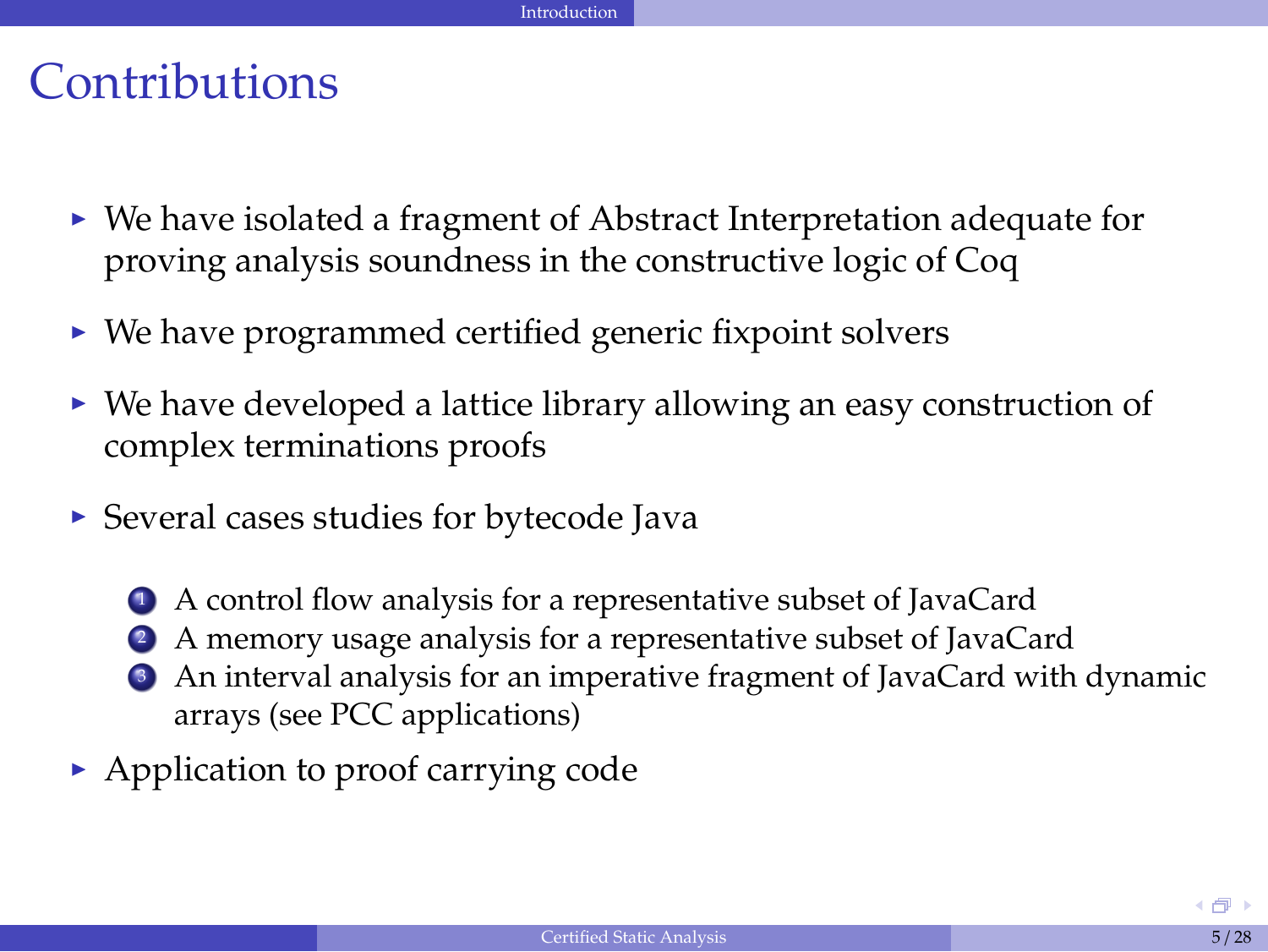<sup>1</sup> [Introduction](#page-1-0)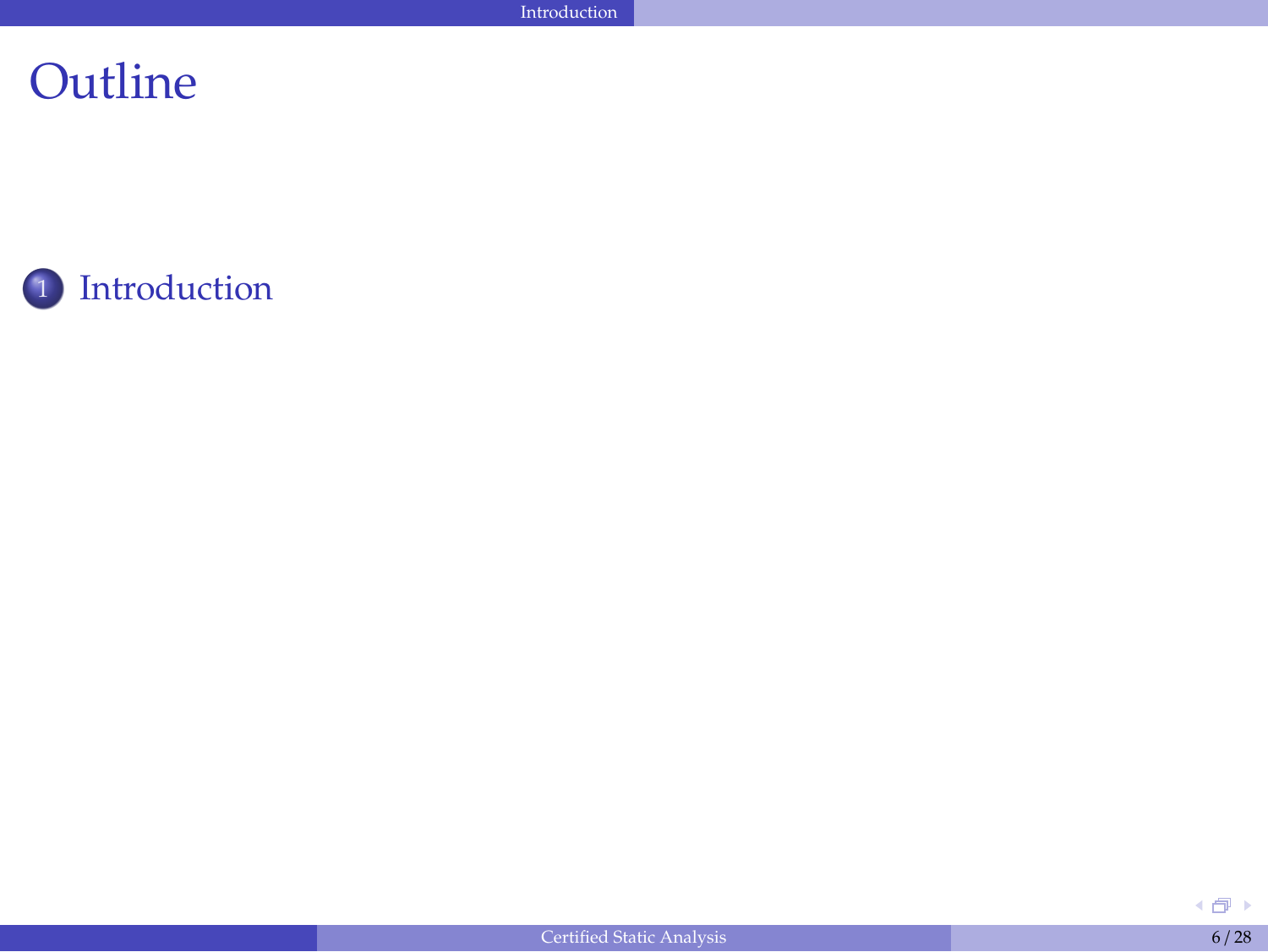

<sup>2</sup> [Building a certified static analyser](#page-13-0)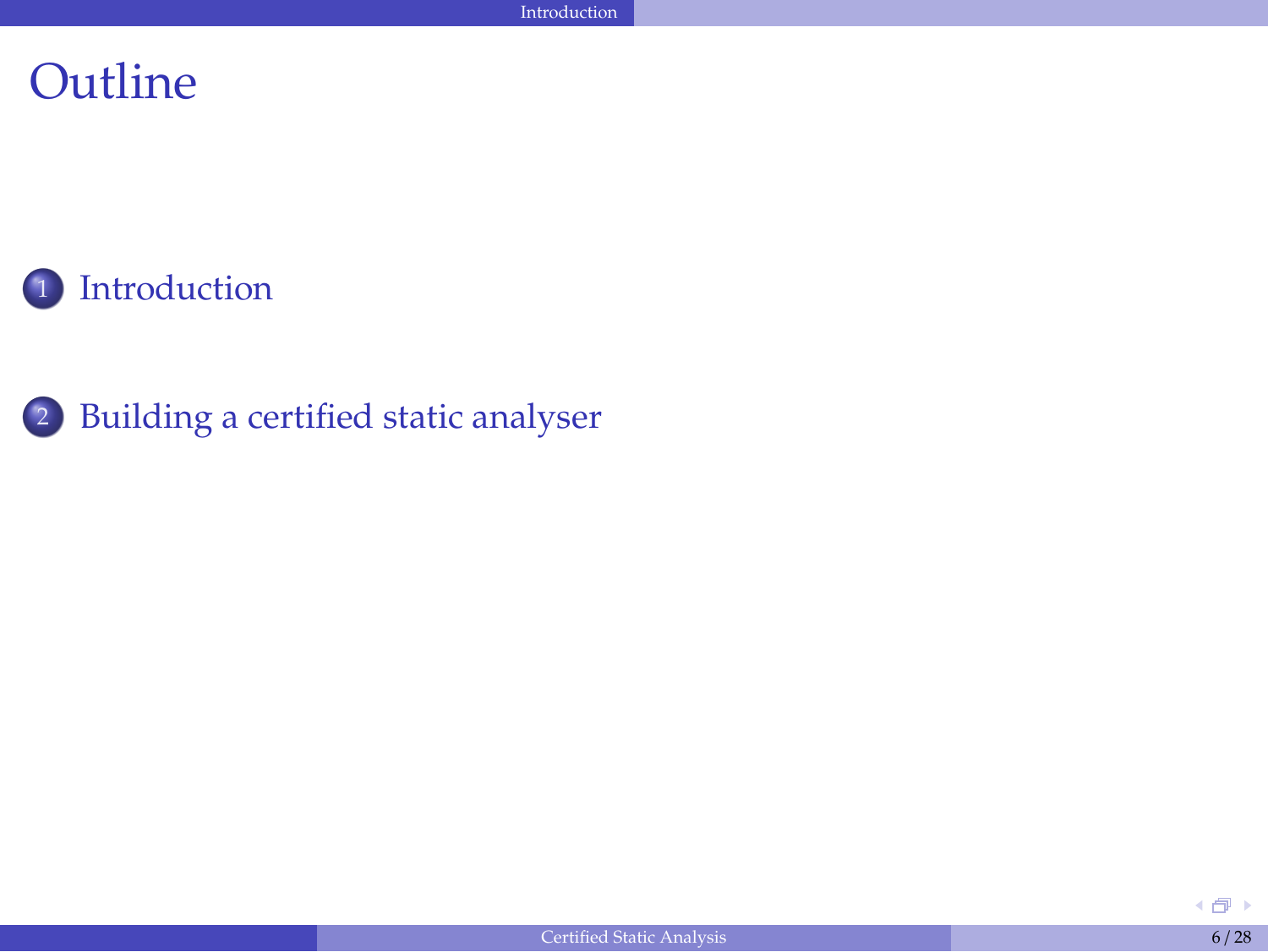

- <sup>2</sup> [Building a certified static analyser](#page-13-0)
- <sup>3</sup> [Application to Proof Carrying Code](#page-29-0)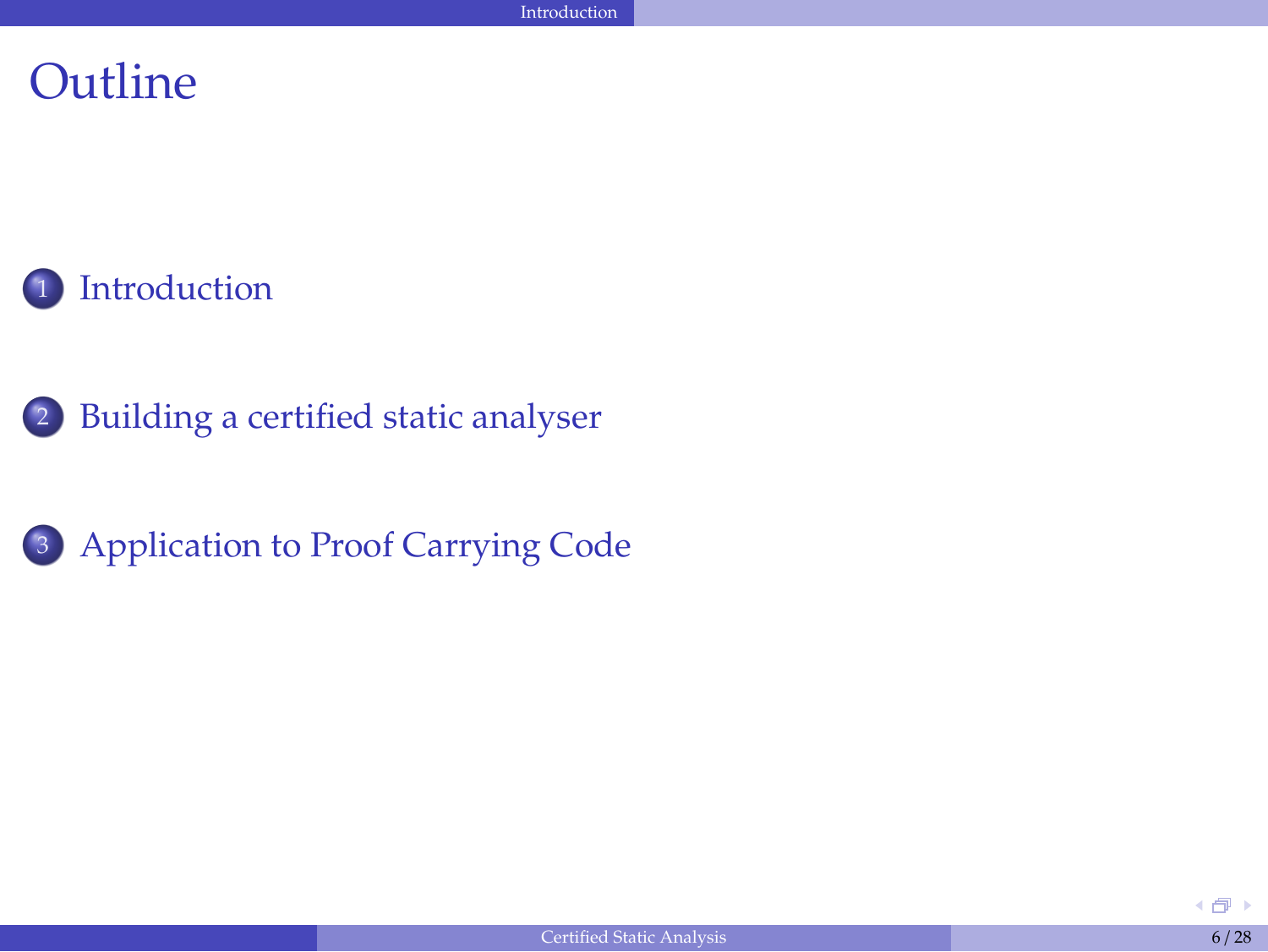

- <sup>2</sup> [Building a certified static analyser](#page-13-0)
- <sup>3</sup> [Application to Proof Carrying Code](#page-29-0)

#### **[Perspectives](#page-44-0)**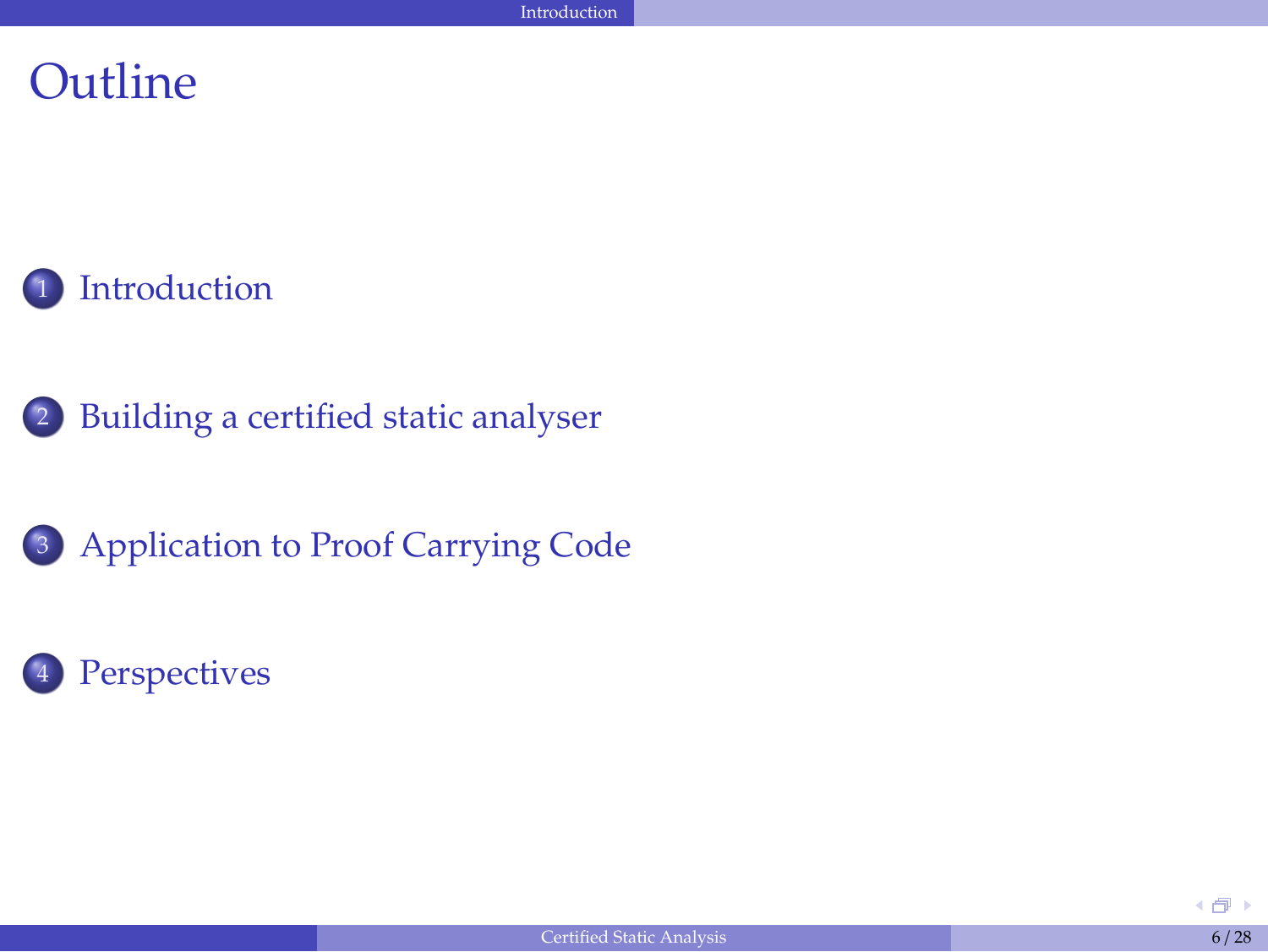

- <sup>2</sup> [Building a certified static analyser](#page-13-0)
- <sup>3</sup> [Application to Proof Carrying Code](#page-29-0)

#### <span id="page-13-0"></span>**[Perspectives](#page-44-0)**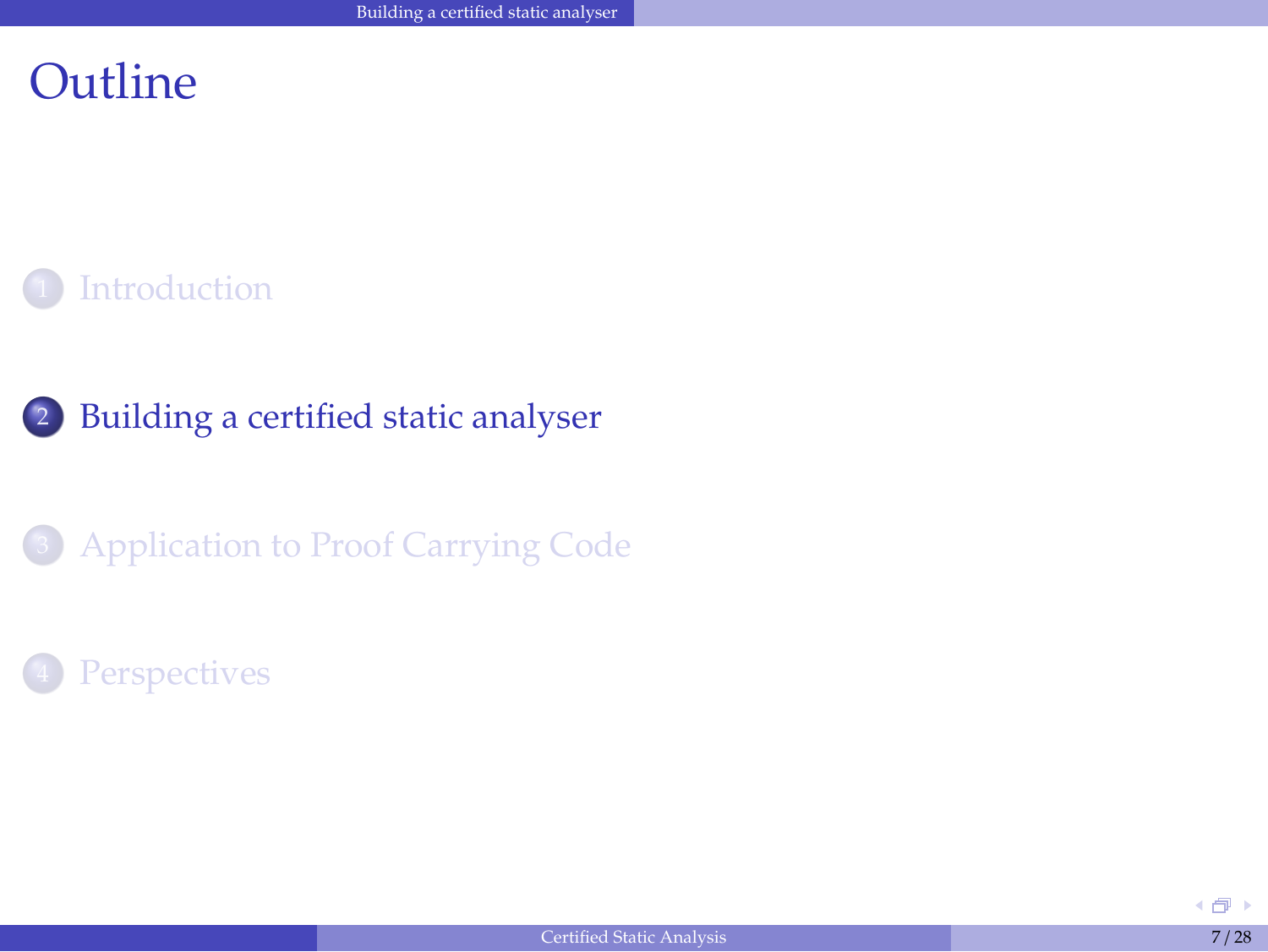

- $\blacktriangleright$  A puzzle with 8 pieces,
- $\blacktriangleright$  Each piece interacts with its neighbors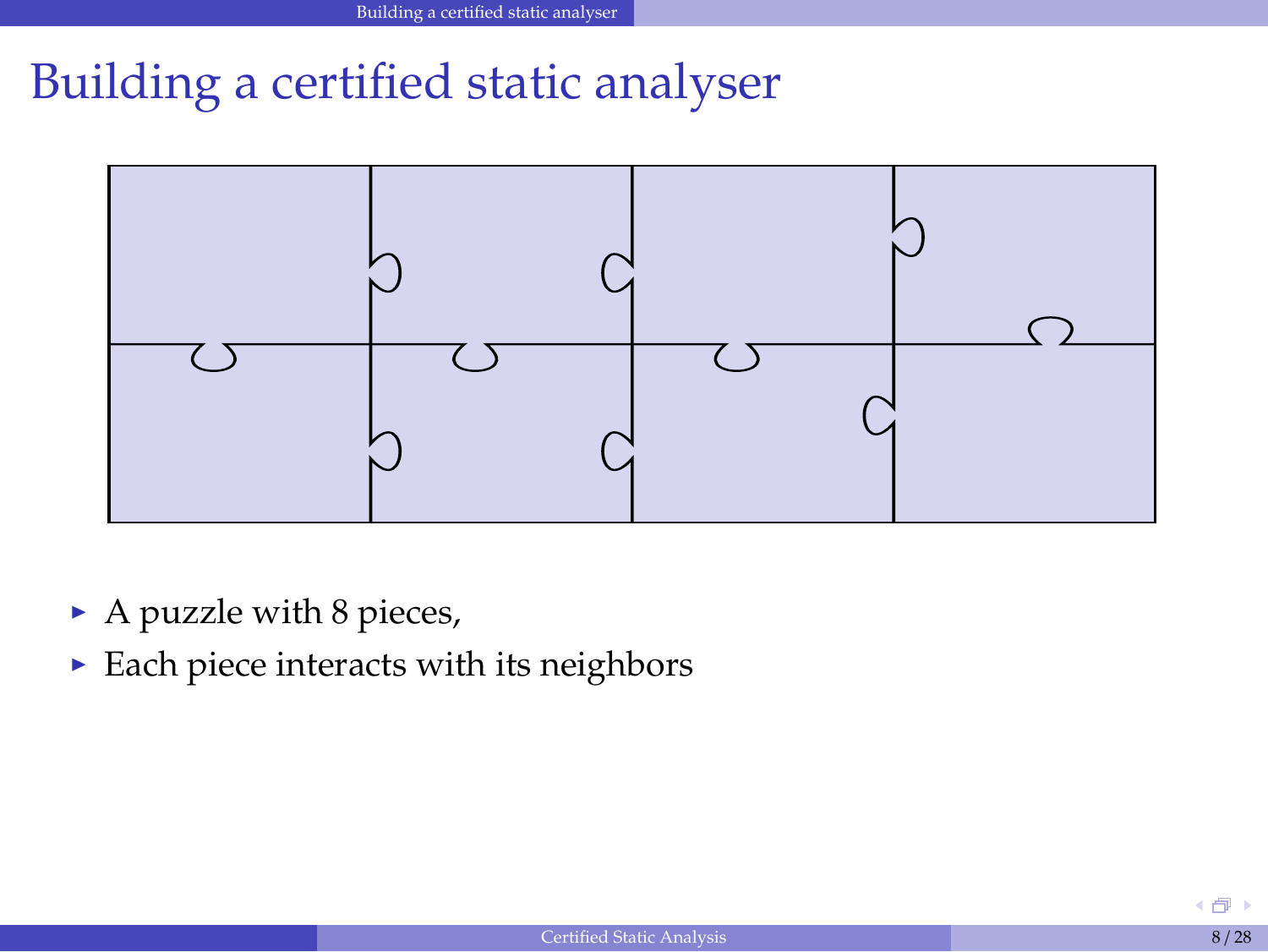

Example: JVM states

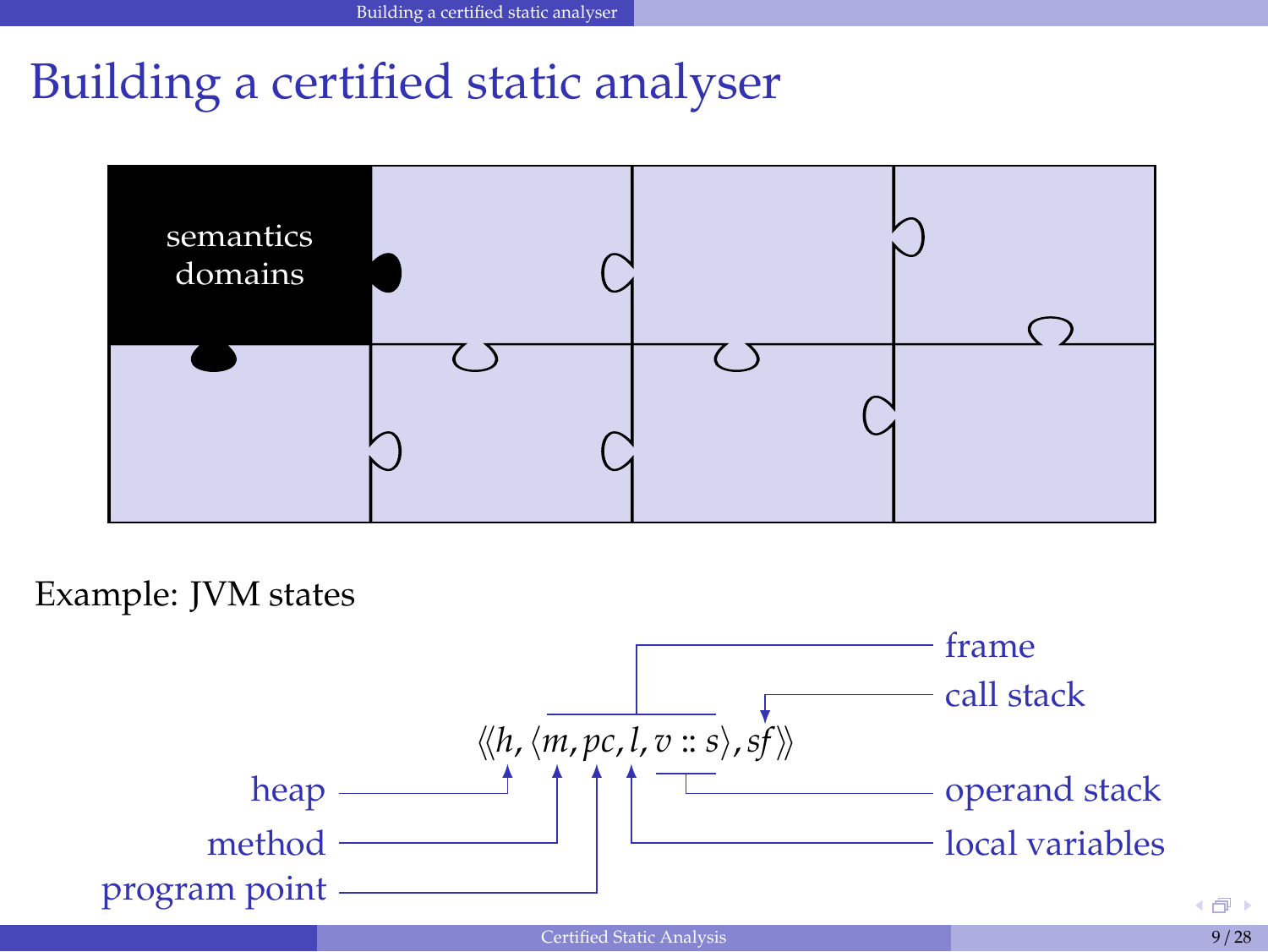

- $\triangleright$  Each semantic sub-domain has its abstract counterpart
- ► An abstract domain is a lattice  $(\mathcal{D}^{\sharp}, =, \sqsubseteq, \bot, \sqcup, \sqcap)$  without infinite strictly increasing chains  $x_0 \sqsubset x_1 \sqsubset \cdots \sqsubset \cdots$
- $\blacktriangleright$  First difficult point: how can we quickly develop big lattice structures in Coq ?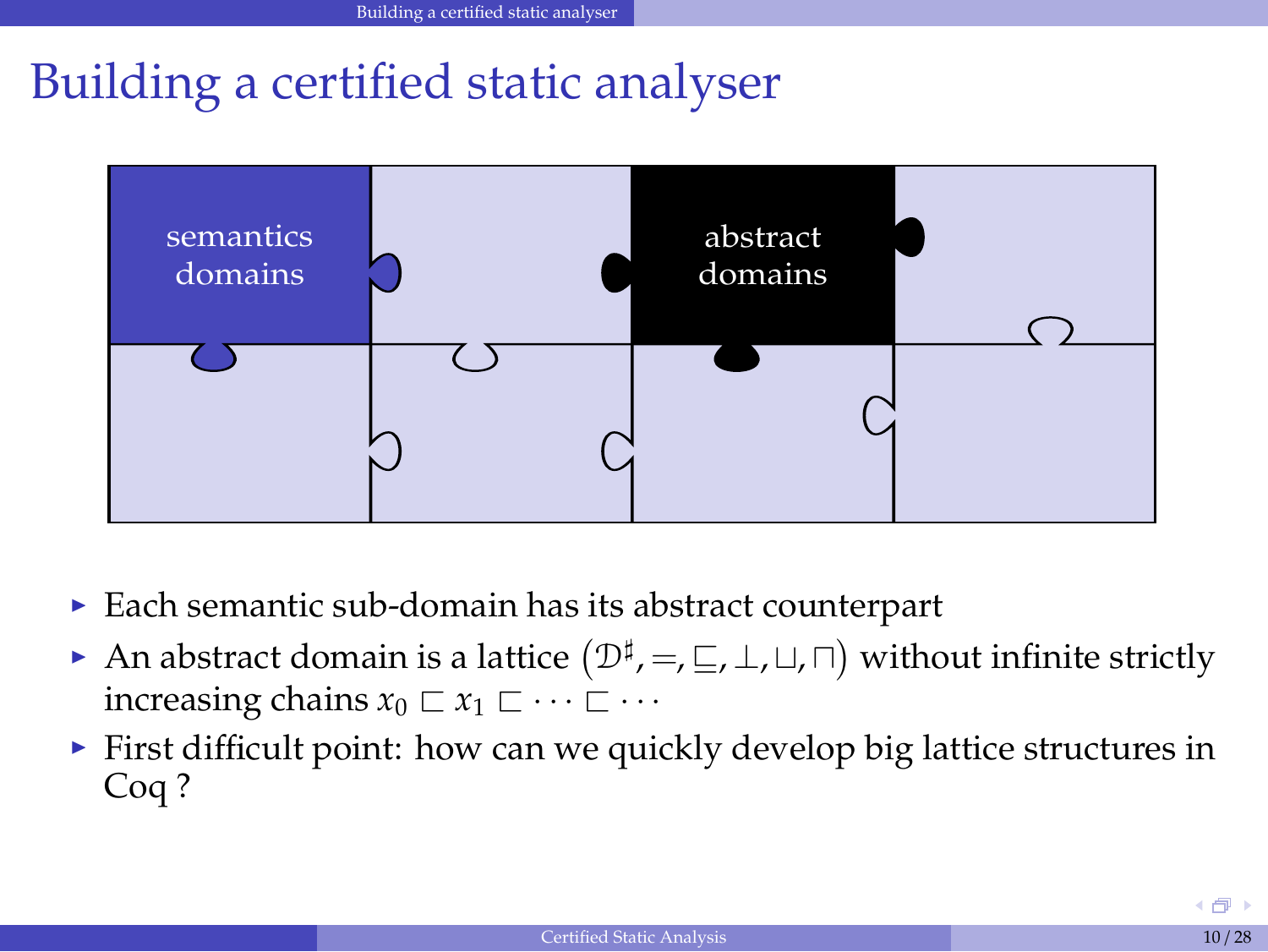

- $\triangleright$  Each semantic sub-domain has its abstract counterpart
- ► An abstract domain is a lattice  $(\mathcal{D}^{\sharp}, =, \sqsubseteq, \bot, \sqcup, \sqcap)$  without infinite strictly increasing chains  $x_0 \sqsubset x_1 \sqsubset \cdots \sqsubset \cdots$
- $\blacktriangleright$  First difficult point: how can we quickly develop big lattice structures in Coq ?
	- $\rightarrow$  generic lattice library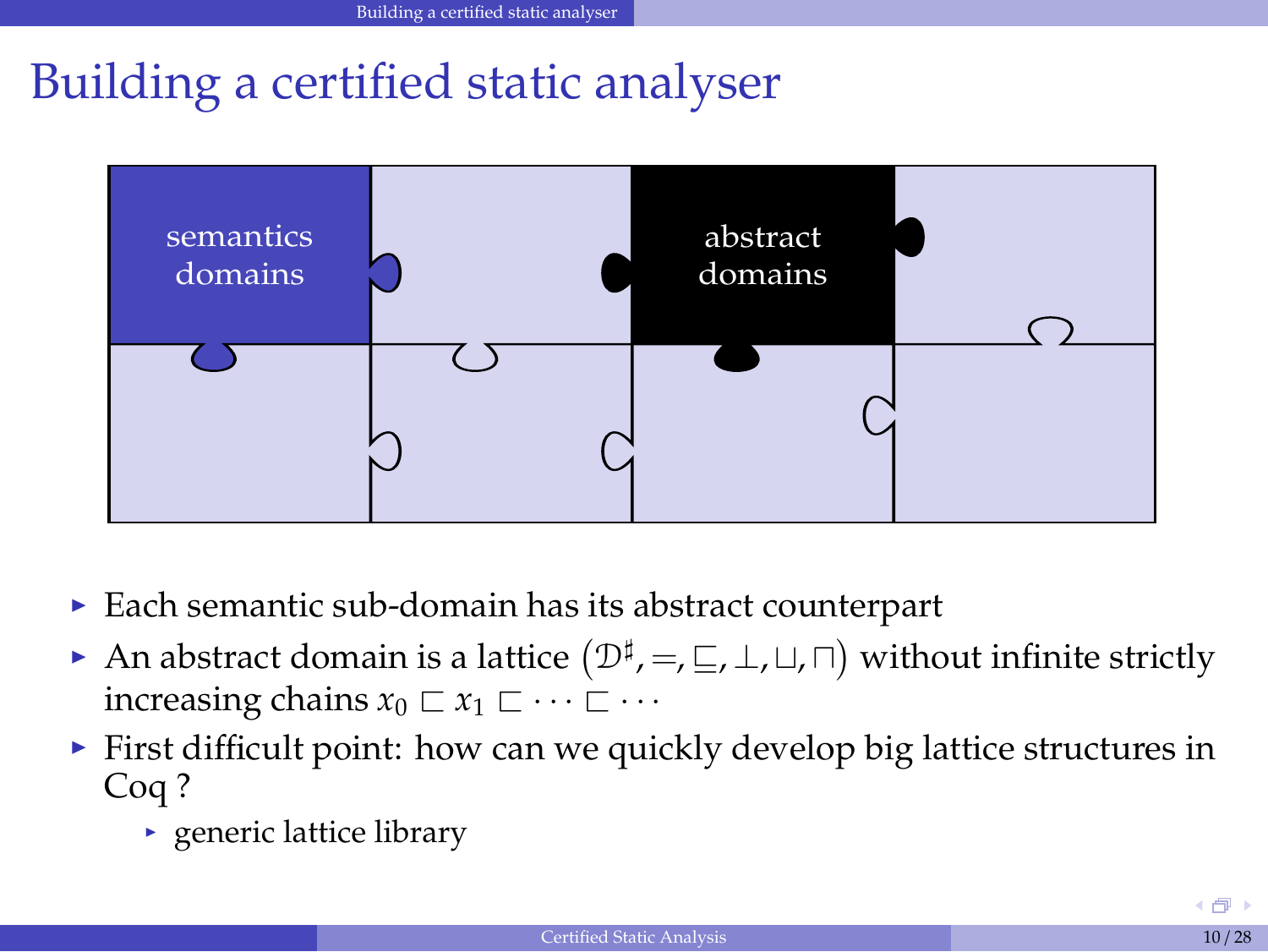# Building lattices in Coq

We propose a technique based on the Coq module system (inspired by the ML module system)

- $\triangleright$  Lattice requirements are collected in a module contract
- $\triangleright$  Various functors are proposed in order to build lattices by composition of others
	- $\triangleright$  Base lattices: signs, congruences, constants, intervals, finite set (implemented with trees)
	- $\triangleright$  Functors : product, disjoint and lifted sums, lists, functional arrays (implemented with trees)
	- $\triangleright$  For each functor the most challenging proofs deals with the preservation of the termination criterion.
- $\triangleright$  The library deals as well with widening/narrowing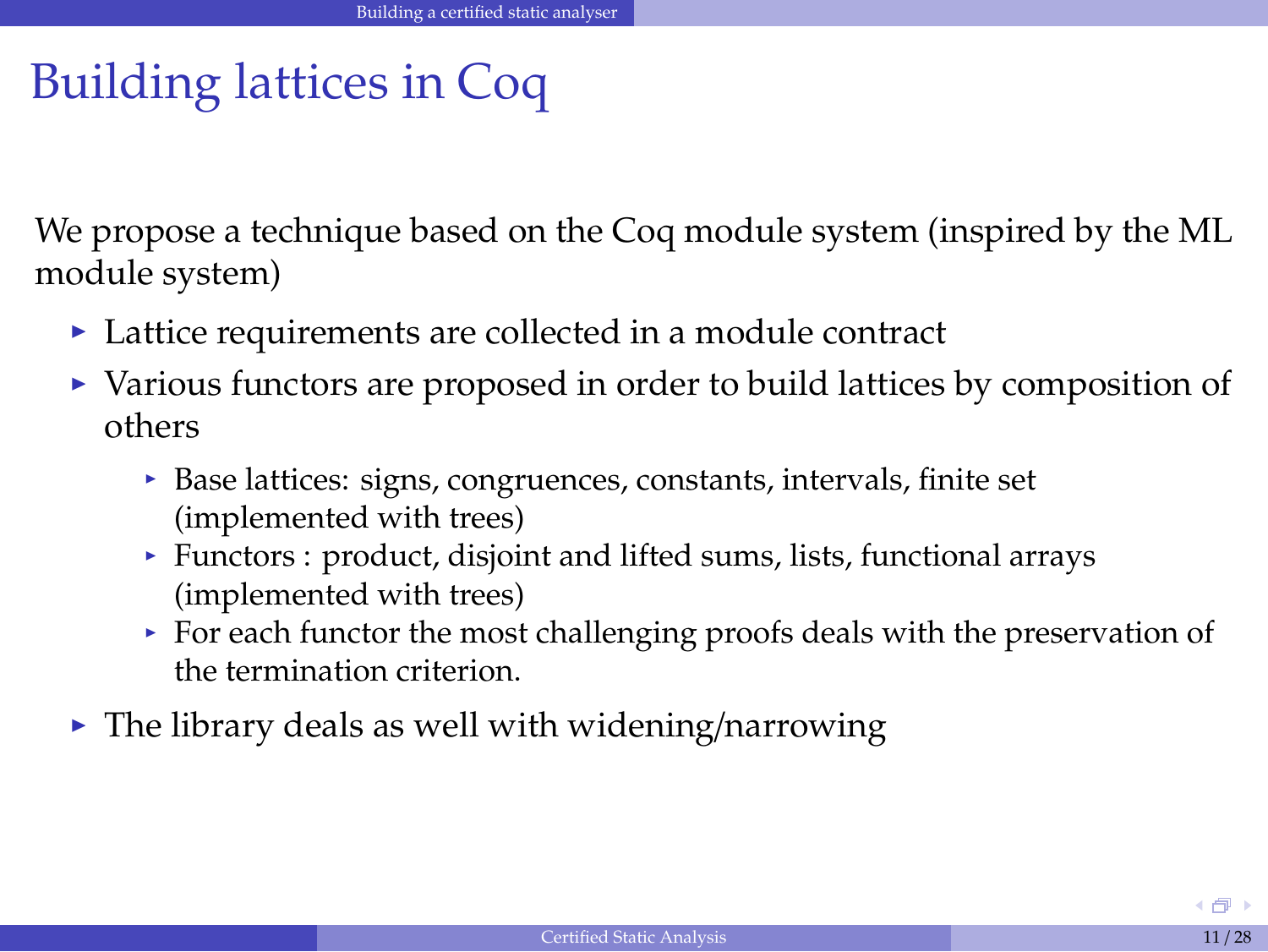

- $\triangleright$  Each abstract value represents a property on concrete values
- $\triangleright$  This correspondence is formalised by a monotone concretisation function

 $\gamma: \left( \mathfrak{D}^{\sharp}, \sqsubseteq \right) \longrightarrow_m \left( \wp(\mathfrak{D}), \subseteq \right)$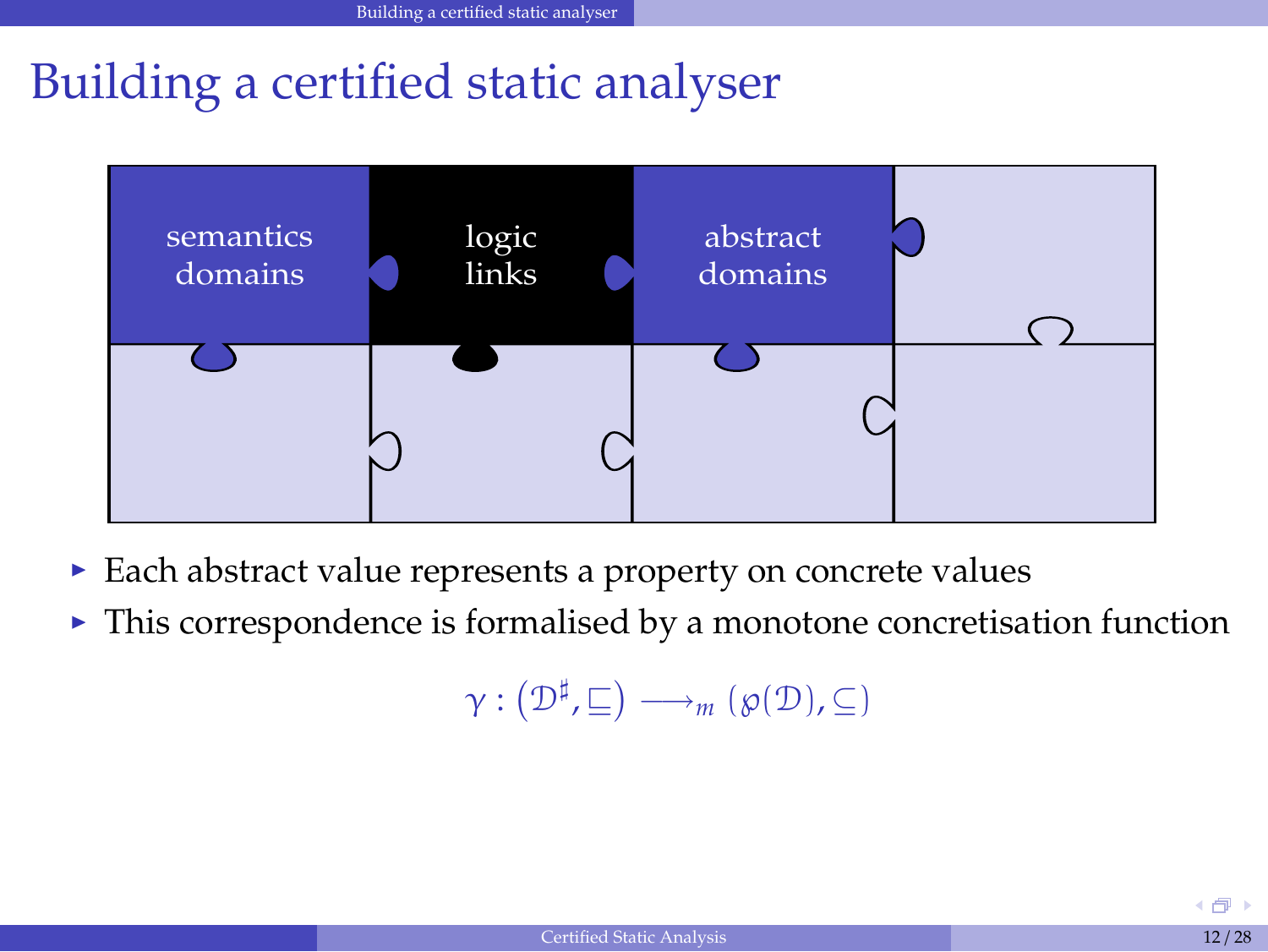

- $\triangleright$  Each abstract value represents a property on concrete values
- $\blacktriangleright$  This correspondence is formalised by a monotone concretisation function

 $\gamma: \left( \mathfrak{D}^{\sharp}, \sqsubseteq \right) \longrightarrow_m \left( \wp(\mathfrak{D}), \subseteq \right)$ 

 $x \subseteq \gamma(x^\sharp)$  means " $x^\sharp$  is a correct approximation of  $x$ "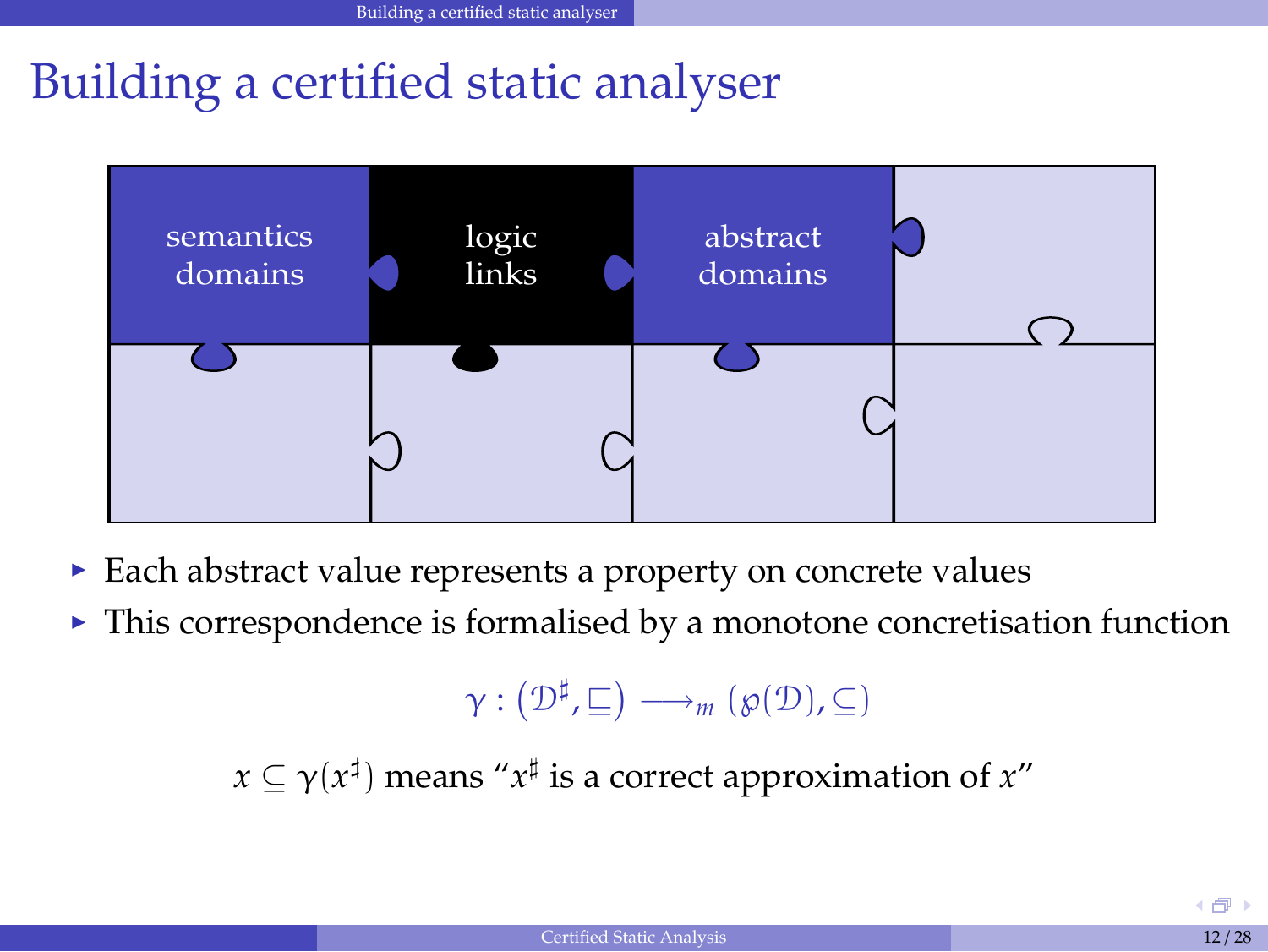

- **•** operational semantics  $\cdot \rightarrow_{P} \cdot$  between states
- ► collecting semantics:  $[$ *P* $]$ *I* = { *s* |  $\exists s_0 \in S_{\text{init}}, s_0 \rightarrow^*_{P} s$  }
- $\triangleright$  we want to compute a correct approximation of  $\llbracket P \rrbracket$ 
	- $\blacktriangleright$  a sound invariant  $s^{\sharp}$  on the reachable states :  $\llbracket P \rrbracket \subseteq \gamma(s^{\sharp})$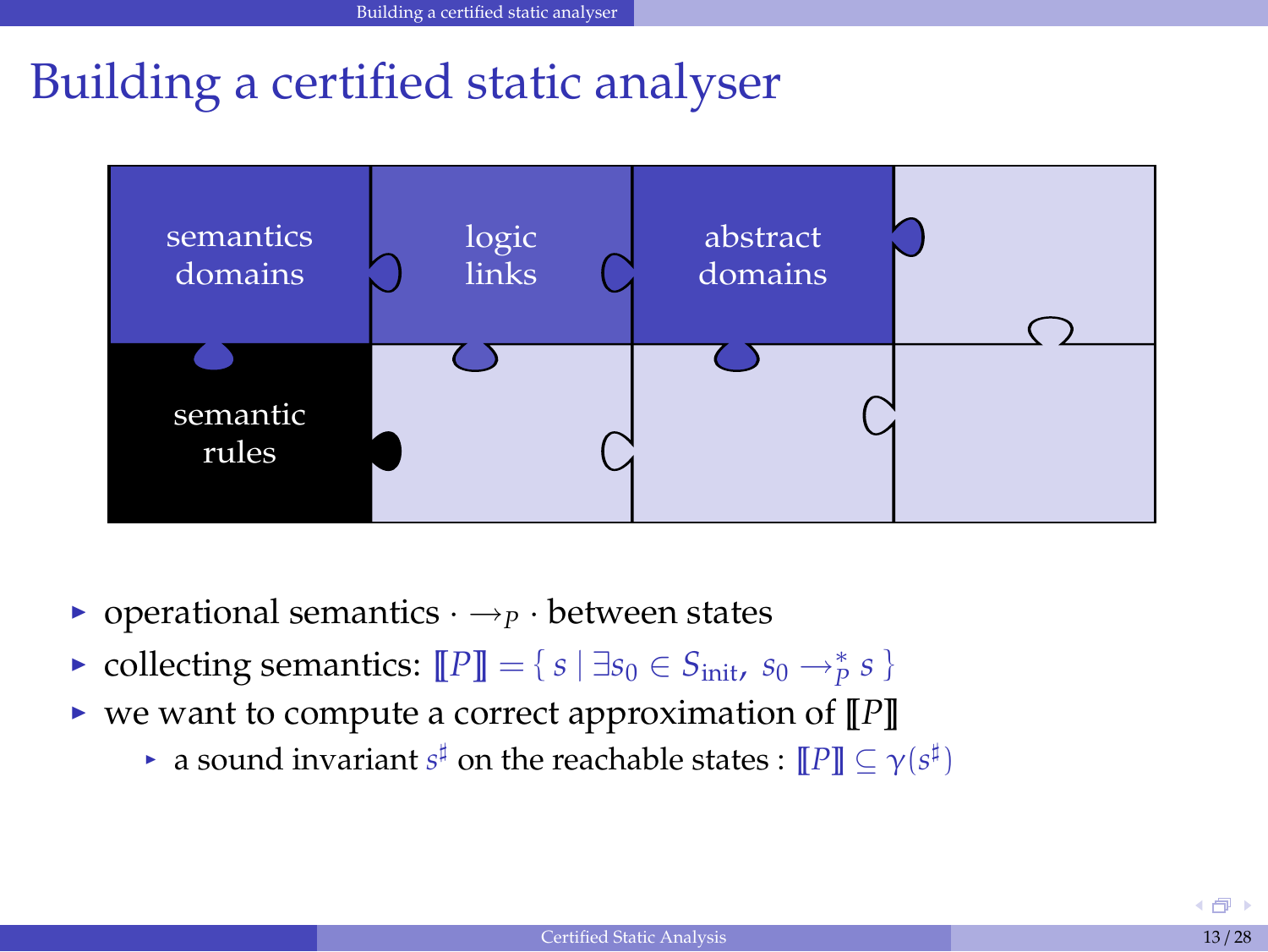#### Example : JVM operational semantics

$$
\frac{\text{instructionAt}_{P}(m, pc)}{\langle\langle h, \langle m, pc, l, s\rangle, sf\rangle\rangle \rightarrow \langle\langle h, \langle m, pc + 1, l, c::s\rangle, sf\rangle\rangle}
$$

$$
\begin{array}{rcl}\n\text{instructionAt}_{P}(m, pc) & = \text{invokerimal } m_{id} \\
m' & = \text{methodLookup}(m_{id}, h(loc)) \\
V & = v_1 \dots \dots \dots v_{\text{nbArguments}(m_{id})}\n\end{array}
$$

 $\langle h, \langle m, pc, l, loc :: V :: s \rangle, sf \rangle \rangle \rightarrow \langle h, \langle m', 1, V, \varepsilon \rangle, \langle m, pc, l, s \rangle :: sf \rangle \rangle$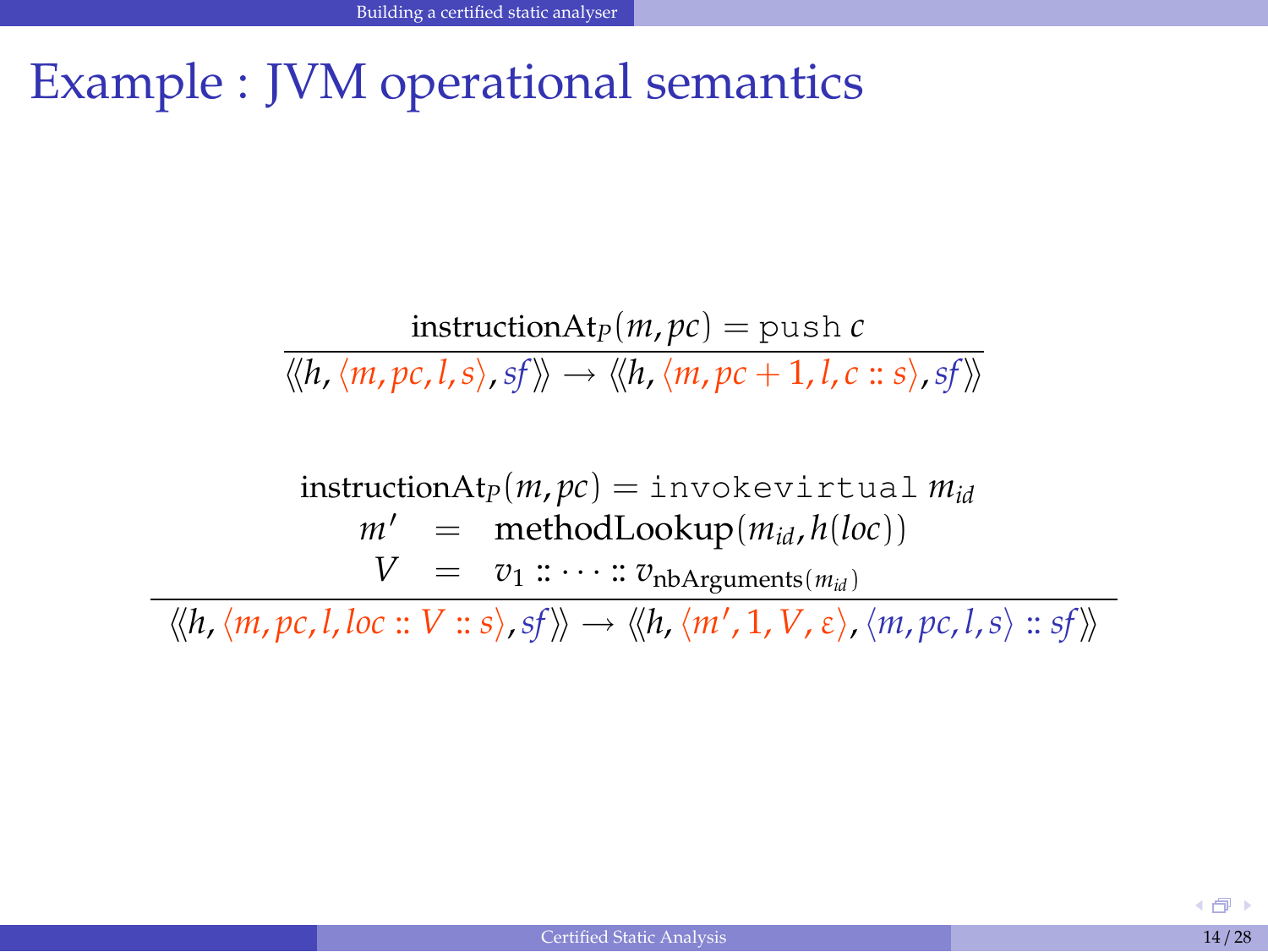

 $\triangleright$  the analysis is specified as a solution of a post fixpoint problem

$$
F_P^\sharp(s^\sharp) \sqsubseteq^\sharp s^\sharp
$$

 $\triangleright$  after partitioning : constraint system

$$
\left\{\begin{array}{c}f_1^{\sharp}(s_1^{\sharp},\ldots,s_n^{\sharp})\subseteq^{\sharp}\quad s_{i_1}^{\sharp}\\ \ldots\\ f_n^{\sharp}(s_1^{\sharp},\ldots,s_n^{\sharp})\subseteq^{\sharp}\quad s_{i_n}^{\sharp}\end{array}\right.
$$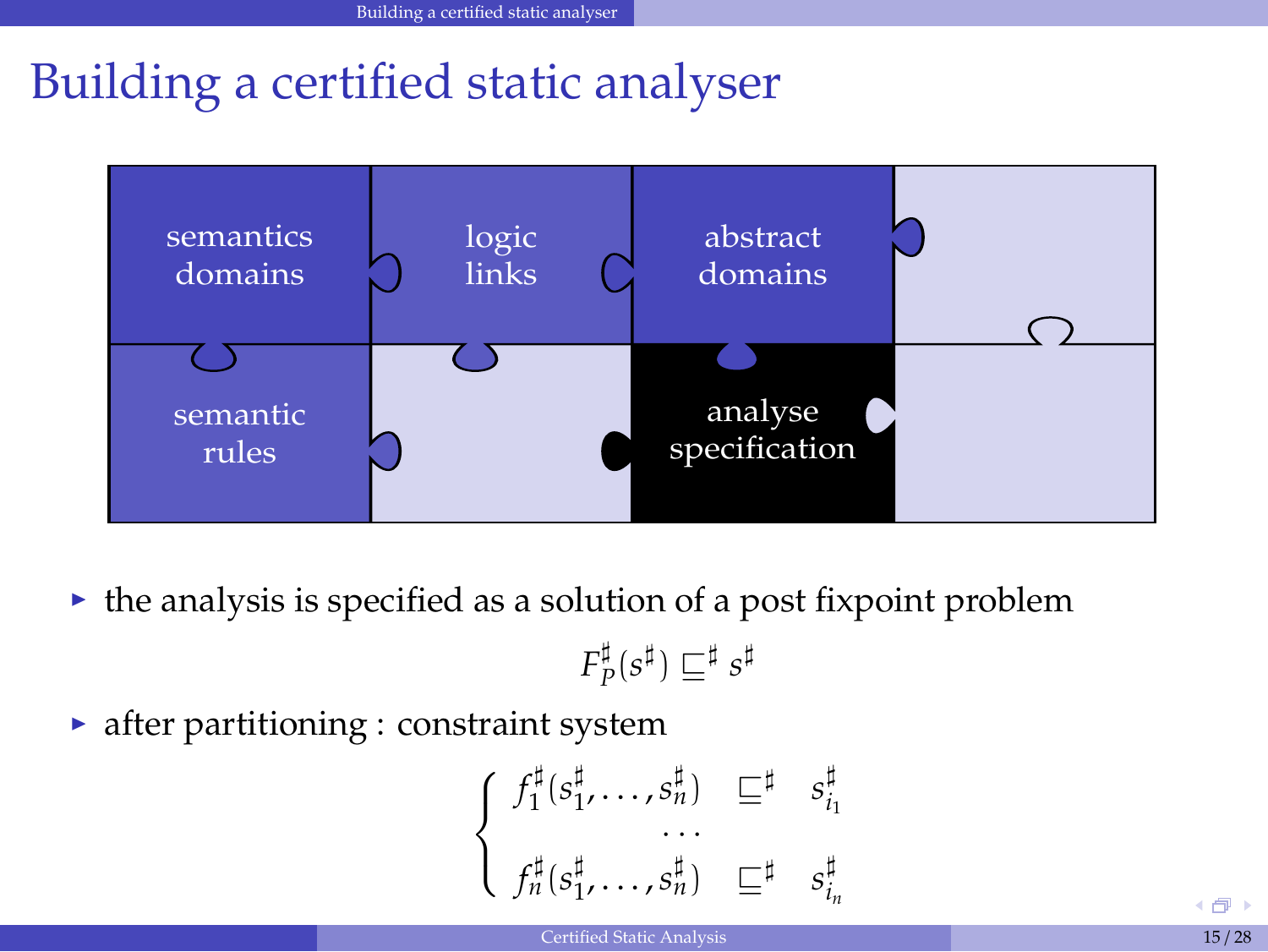

$$
\forall P, \ \forall s^{\sharp}, \quad F_P^{\sharp}(s^{\sharp}) \sqsubseteq^{\sharp} s^{\sharp} \ \Rightarrow \ \llbracket P \rrbracket \subseteq \gamma(s^{\sharp})
$$

- $\blacktriangleright$  easy proof, but tedious
- $\triangleright$  one proof by instruction: a long work for real langages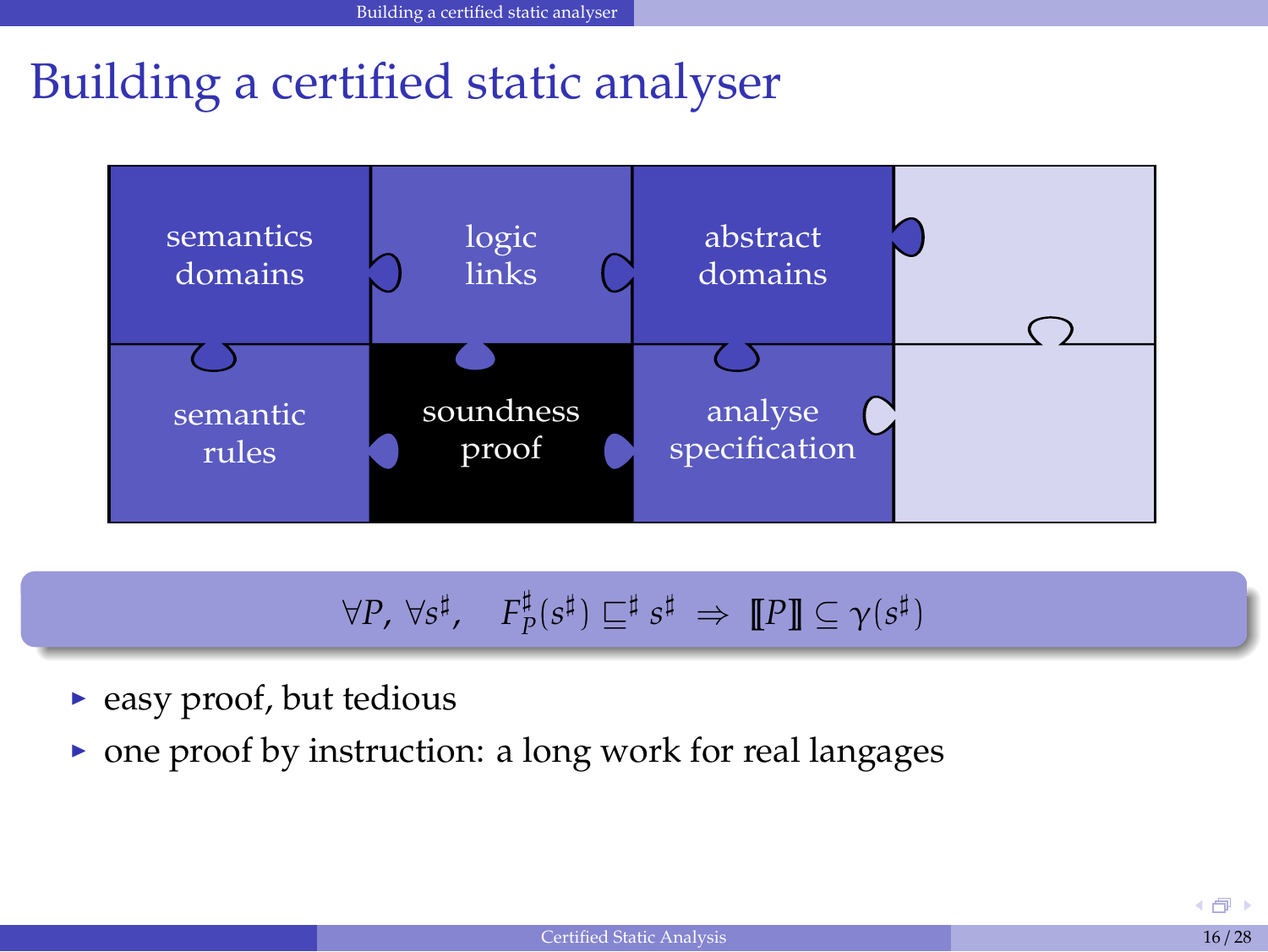

- $\triangleright$  collects all constraints in a program
- $\blacktriangleright$  generic tool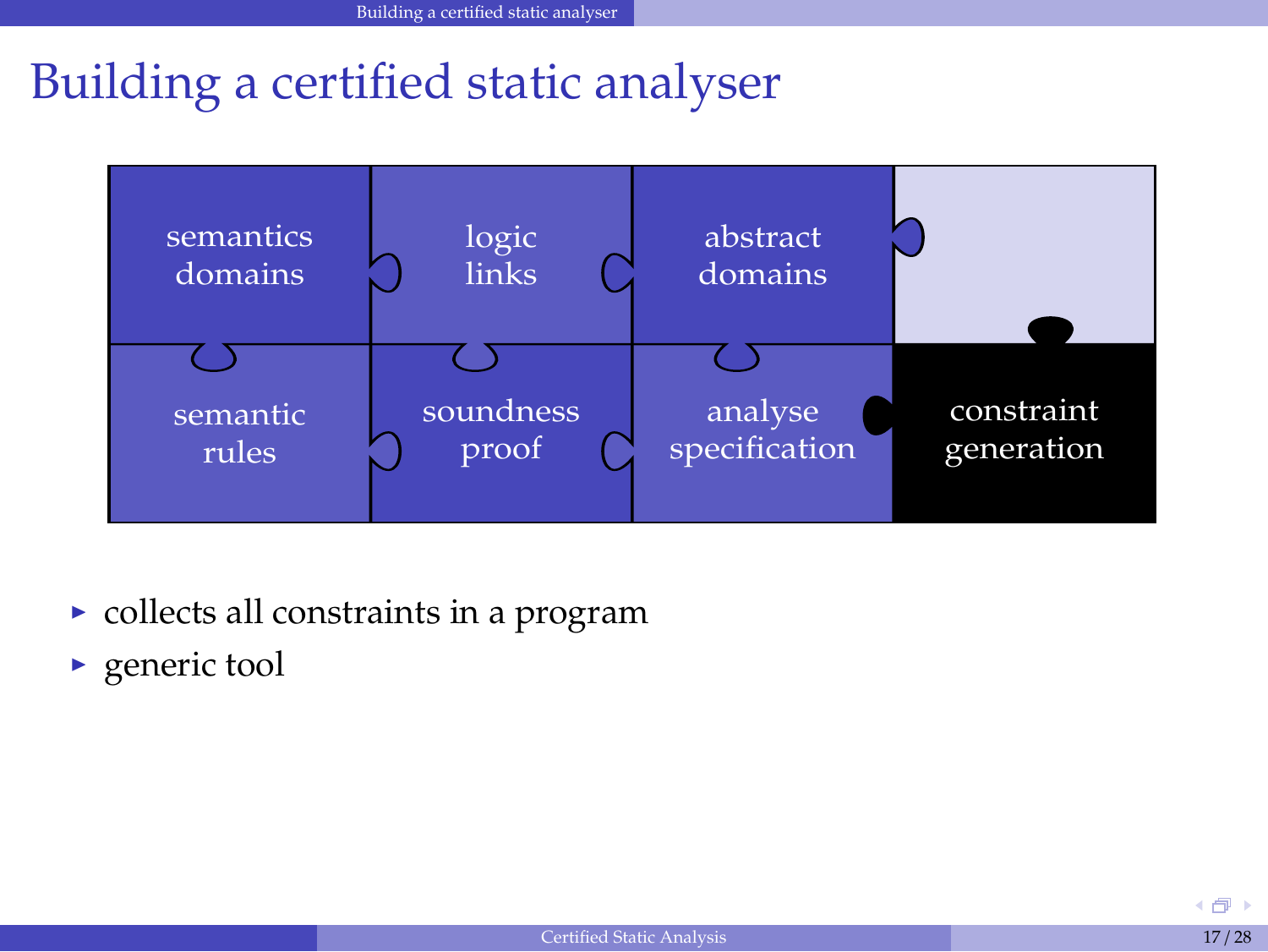

Two techniques of iterative computation

 $\triangleright$  traditional least (post)-fixpoint computation

$$
\perp \ldots F_p^{\sharp}(\perp) \to F_p^{\sharp^2}(\perp) \to \cdots \text{Ifp}(F_p^{\sharp})
$$

 $\triangleright$  post-fixpoint computation by widening/narrowing with chaotic iterations In the two cases, a generic tool  $+5$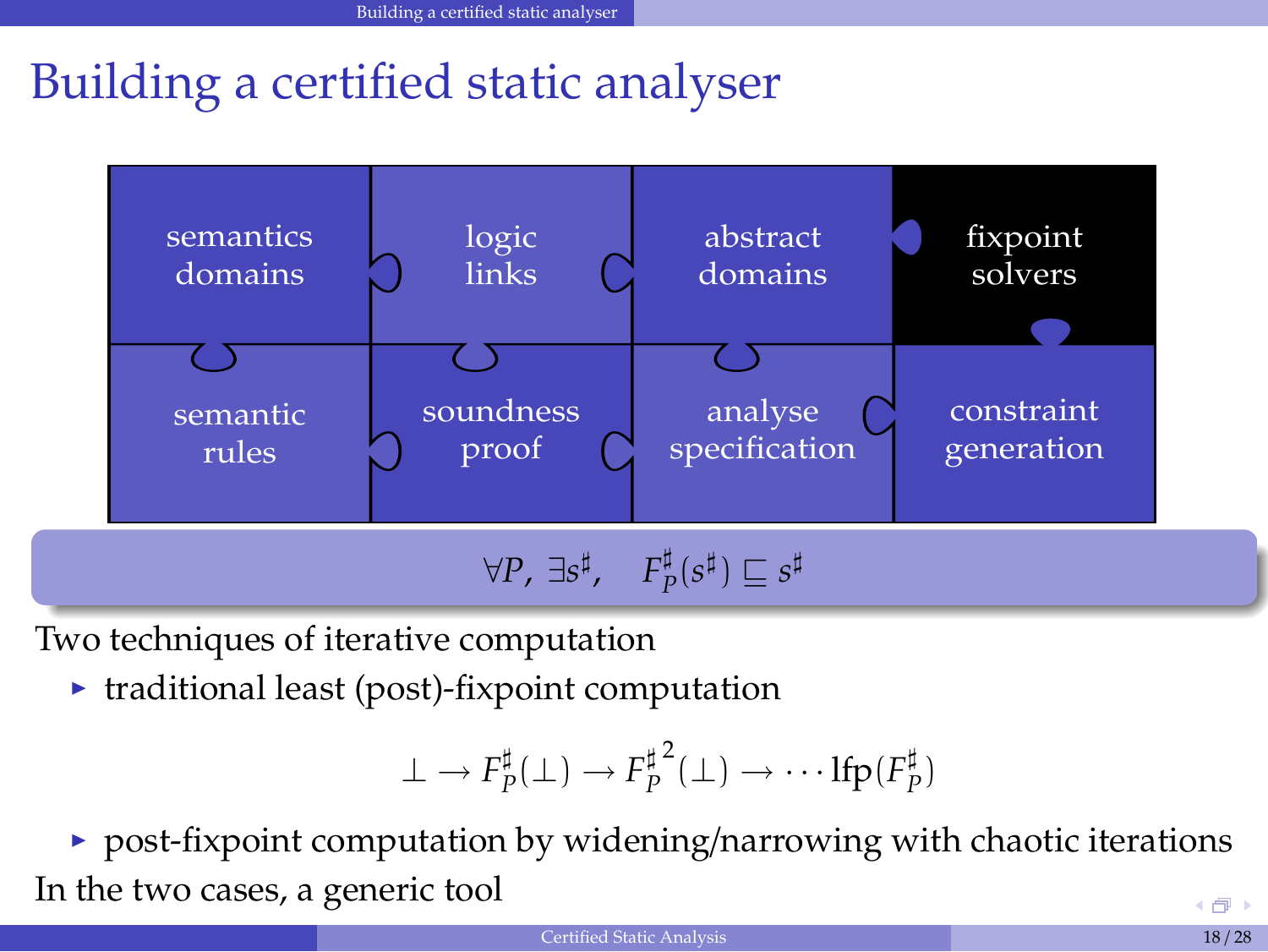

#### Final result

| $\forall P, \forall s^{\sharp}, F^{\sharp}_{P}(s^{\sharp}) \sqsubseteq s^{\sharp} \Rightarrow \llbracket P \rrbracket \subseteq \gamma(s^{\sharp})$<br>$\forall P, \exists s^{\sharp}, \llbracket P \rrbracket \subseteq \gamma(s^{\sharp})$<br>$\forall P, \exists s^{\sharp}, \llbracket P \rrbracket \subseteq \gamma(s^{\sharp})$ |  |
|---------------------------------------------------------------------------------------------------------------------------------------------------------------------------------------------------------------------------------------------------------------------------------------------------------------------------------------|--|
|---------------------------------------------------------------------------------------------------------------------------------------------------------------------------------------------------------------------------------------------------------------------------------------------------------------------------------------|--|

In Coq: analyse :  $\forall$  p:program, { s:abstate | sem(P)  $\subseteq$  gamma(P,s) } In Caml: analyse : program  $\rightarrow$  abstate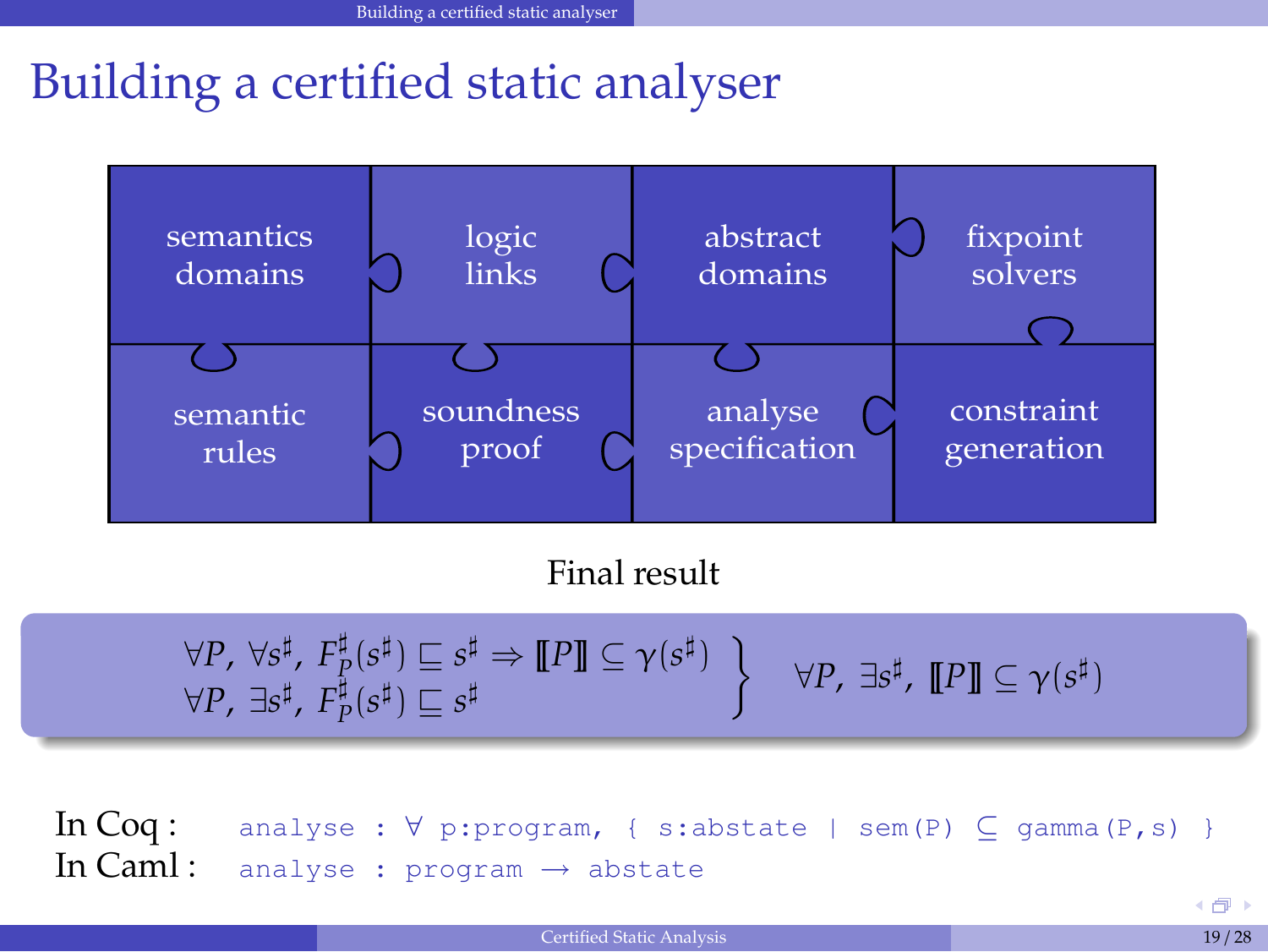### Efficiency of the extracted program

Experiments on the memory usage analysis

200

$$
\mathfrak{D}^{\sharp} = ( \mathbb{M} \to \mathfrak{P}(\mathbb{M}) ) \times \mathfrak{P}(\mathbb{M}) \times ( \mathbb{M} \to \mathbb{P} \to \mathfrak{P}(\mathbb{P}) ) \times \mathfrak{P}(\mathbb{M})
$$



Taille du programme (en lignes de codes)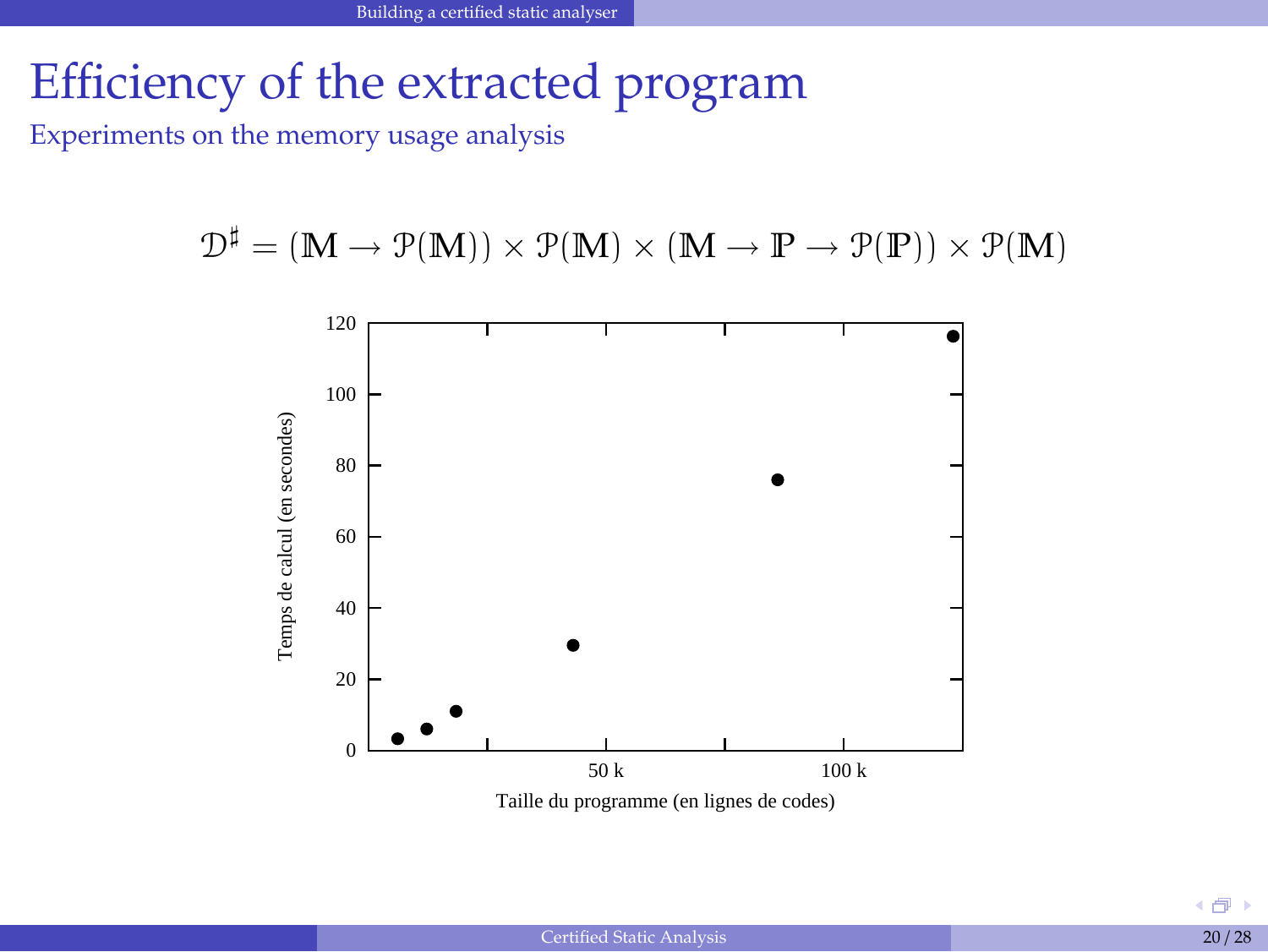

- <sup>2</sup> [Building a certified static analyser](#page-13-0)
- <sup>3</sup> [Application to Proof Carrying Code](#page-29-0)

#### <span id="page-29-0"></span>**[Perspectives](#page-44-0)**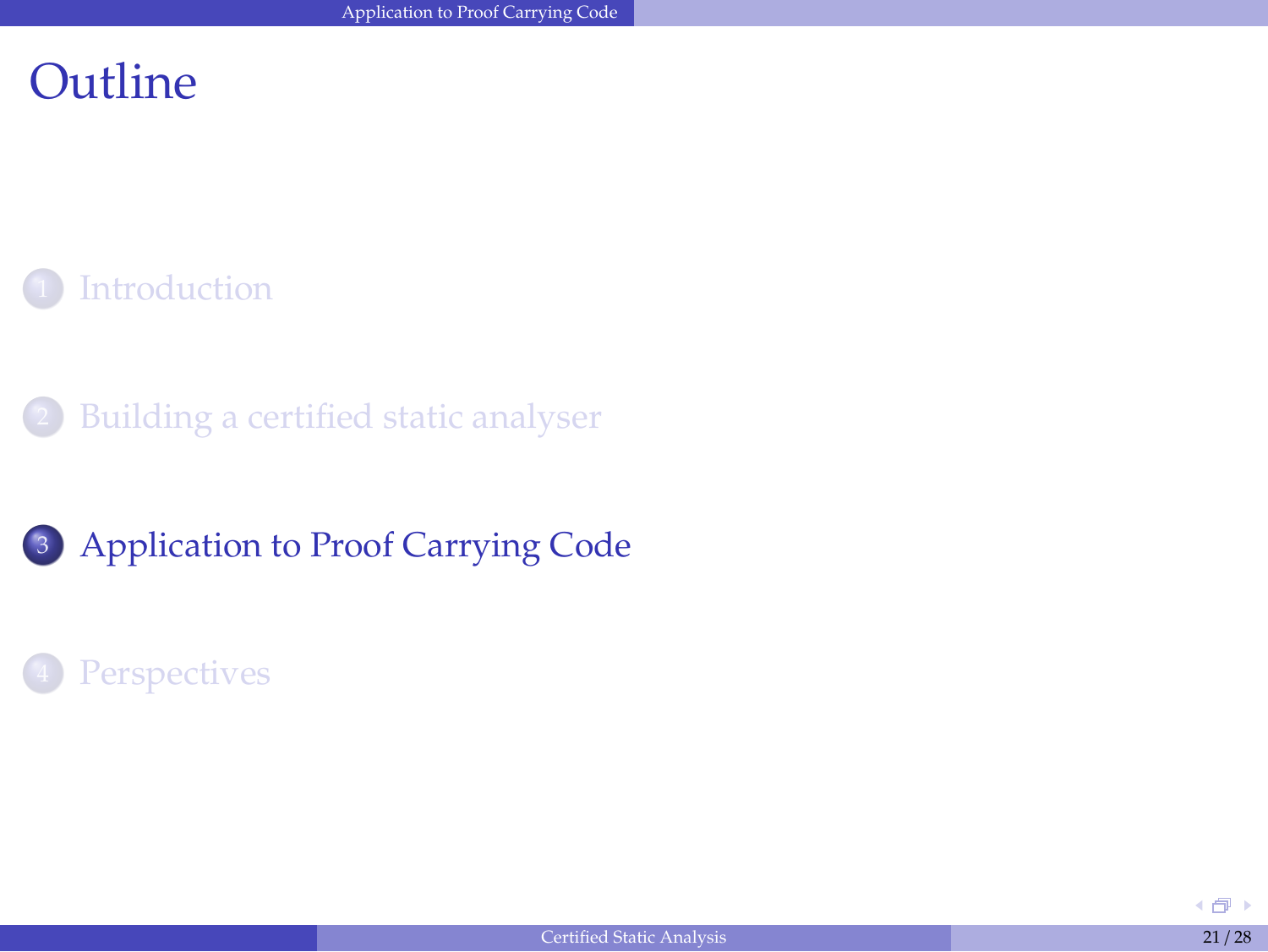#### Mobile code dilemmas...

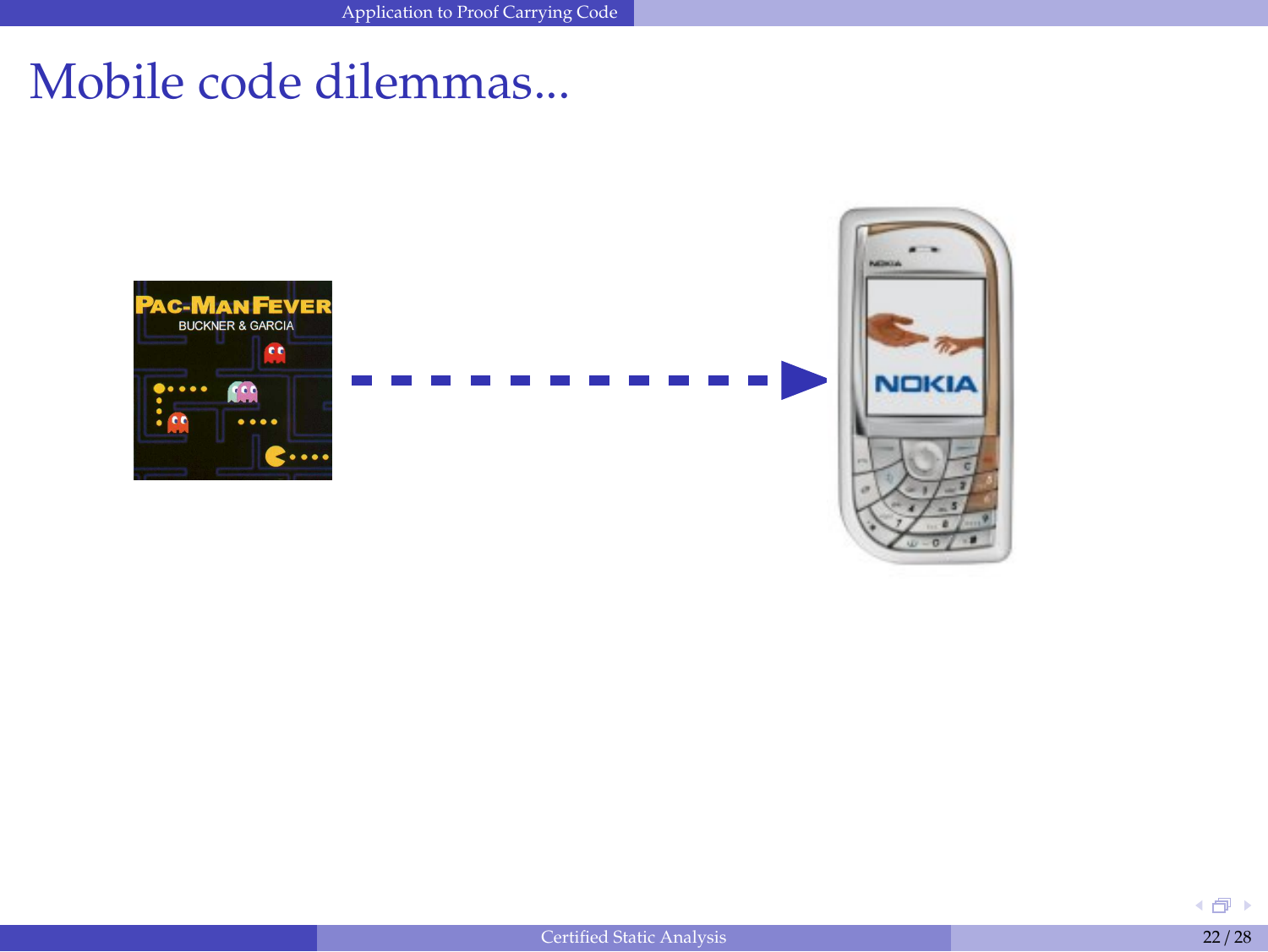# Mobile code dilemmas...

# Untrusted code Host system



- $\blacktriangleright$  The untrusted code may cause damages on the system
	- $\cdot$  intern structure corruption
- $\blacktriangleright$  The untrusted code may use too many resources
	- ▶ CPU, memory, SMS...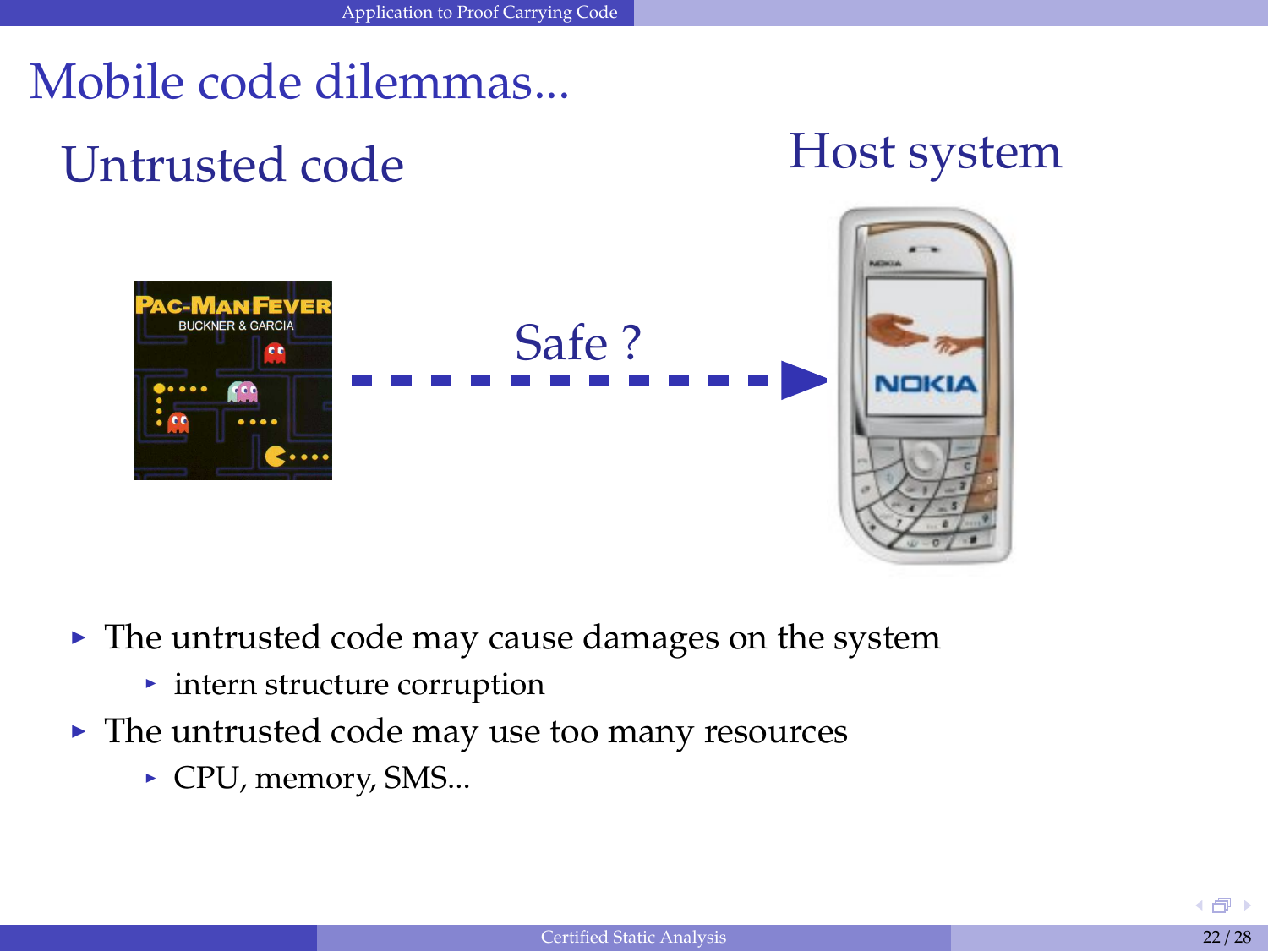# Proof carrying code

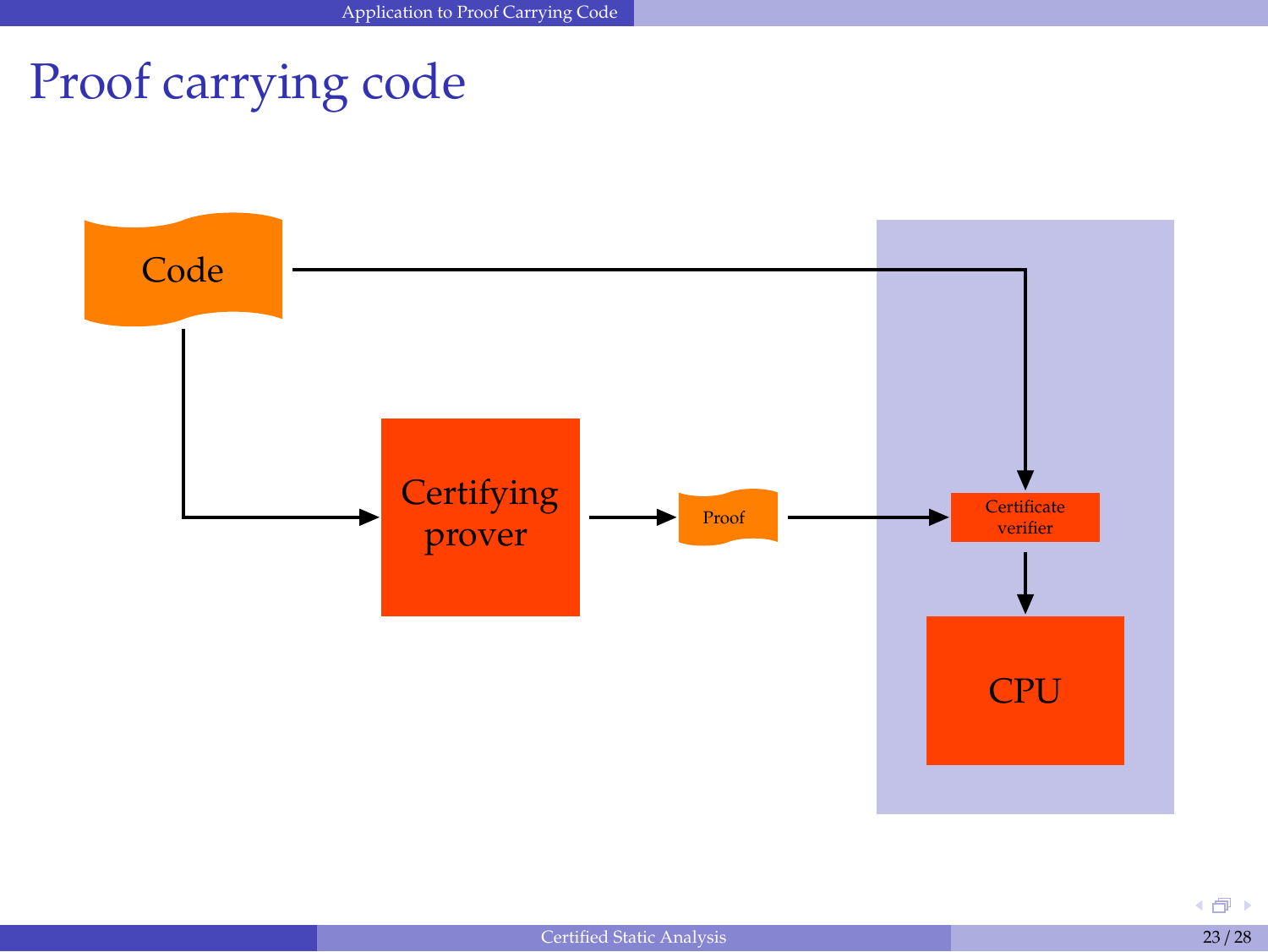### Proof carrying code: standard framework

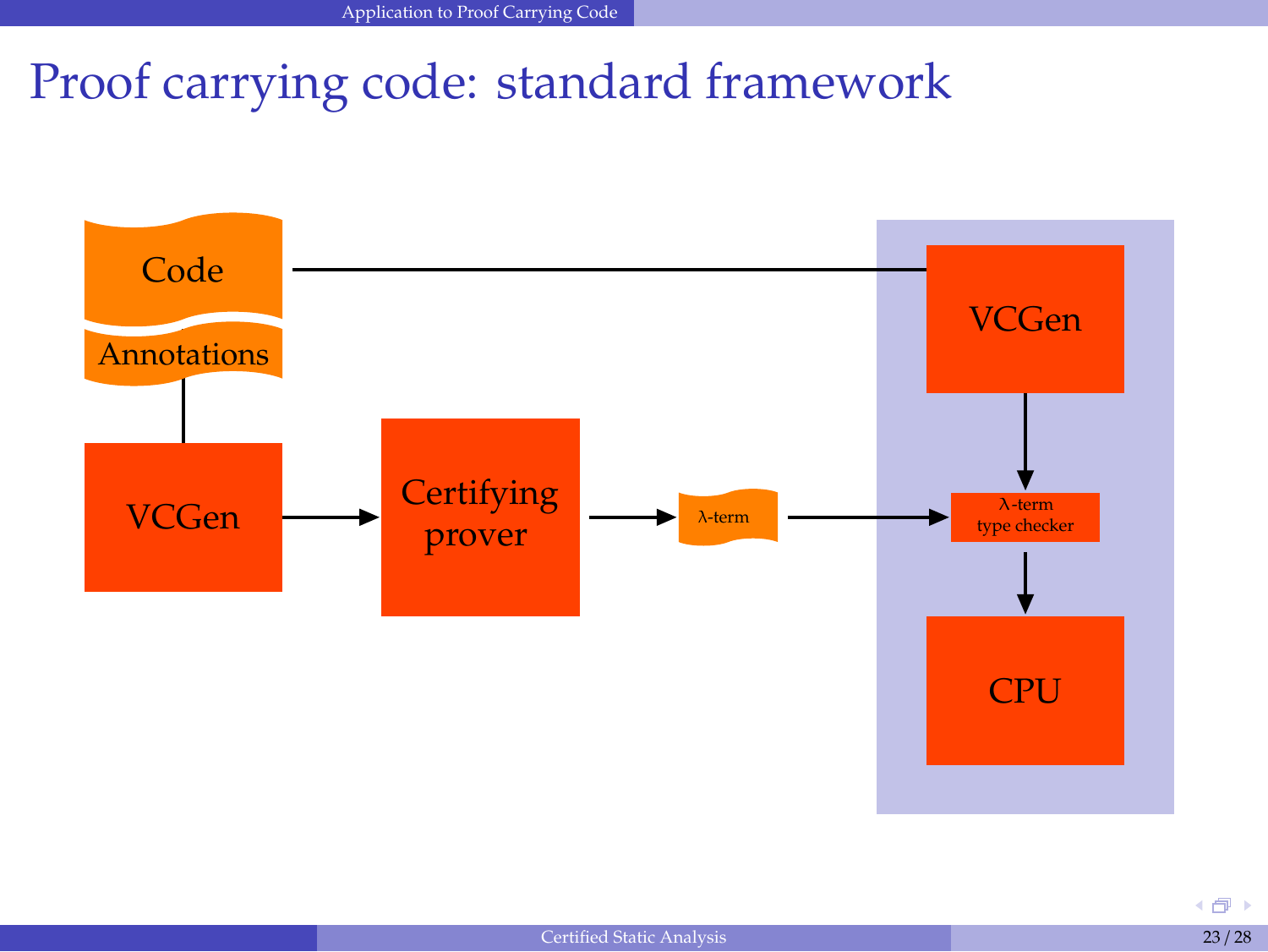# Proof carrying code by abstract interpretation

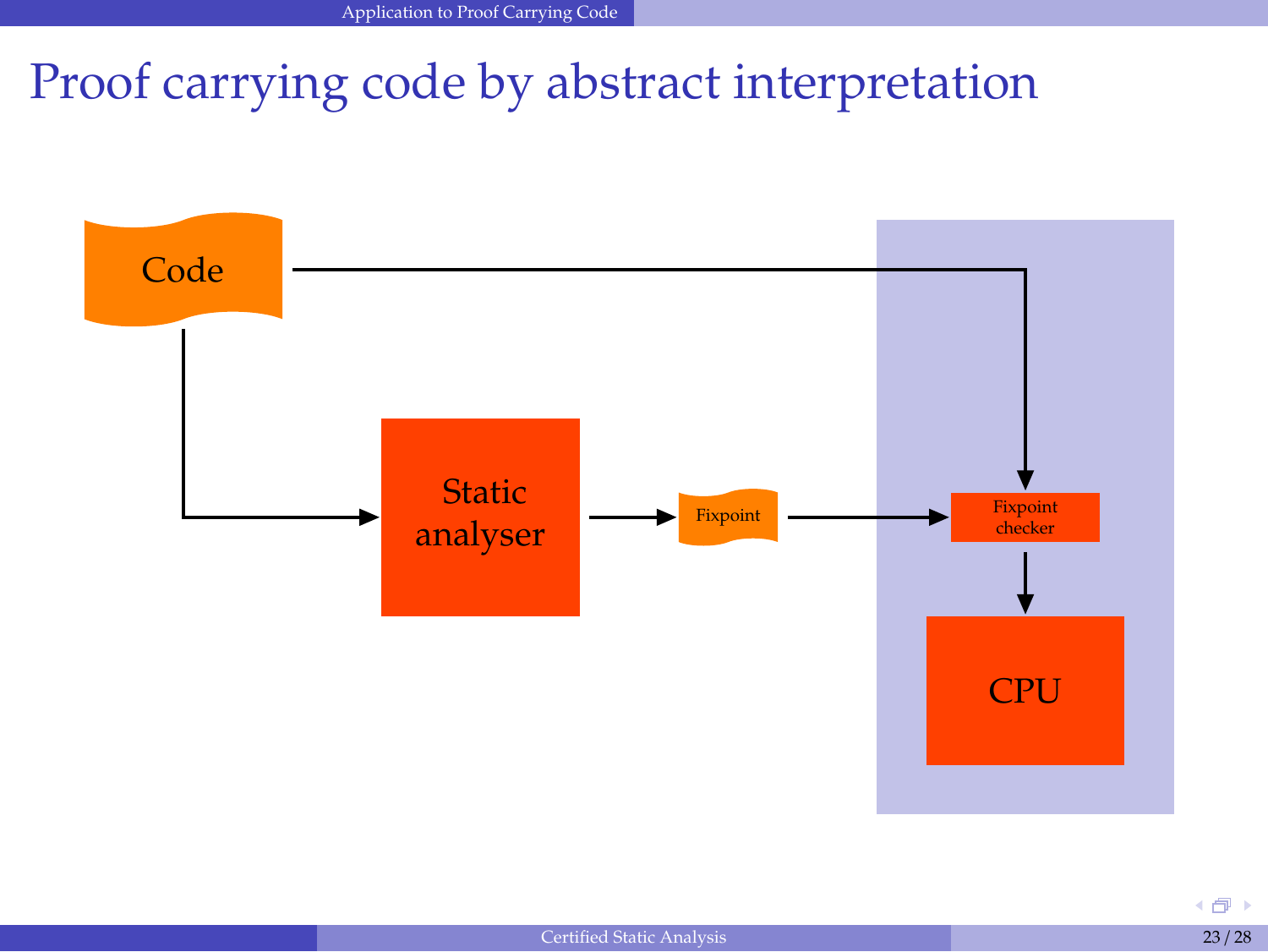# Proof carrying code by abstract interpretation

PCC requirements:

- $\blacktriangleright$  the certificate must be small
- $\blacktriangleright$  the verifier must be efficient
- $\triangleright$  soundness of the certifying prover is not critical
- $\triangleright$  soundness of the verifier is critical

Our works on certified static analysis allows the consumer to check semantics soundness of the verifier

 $\triangleright$  certified proof carrying code = certified static analysis without fixpoint solver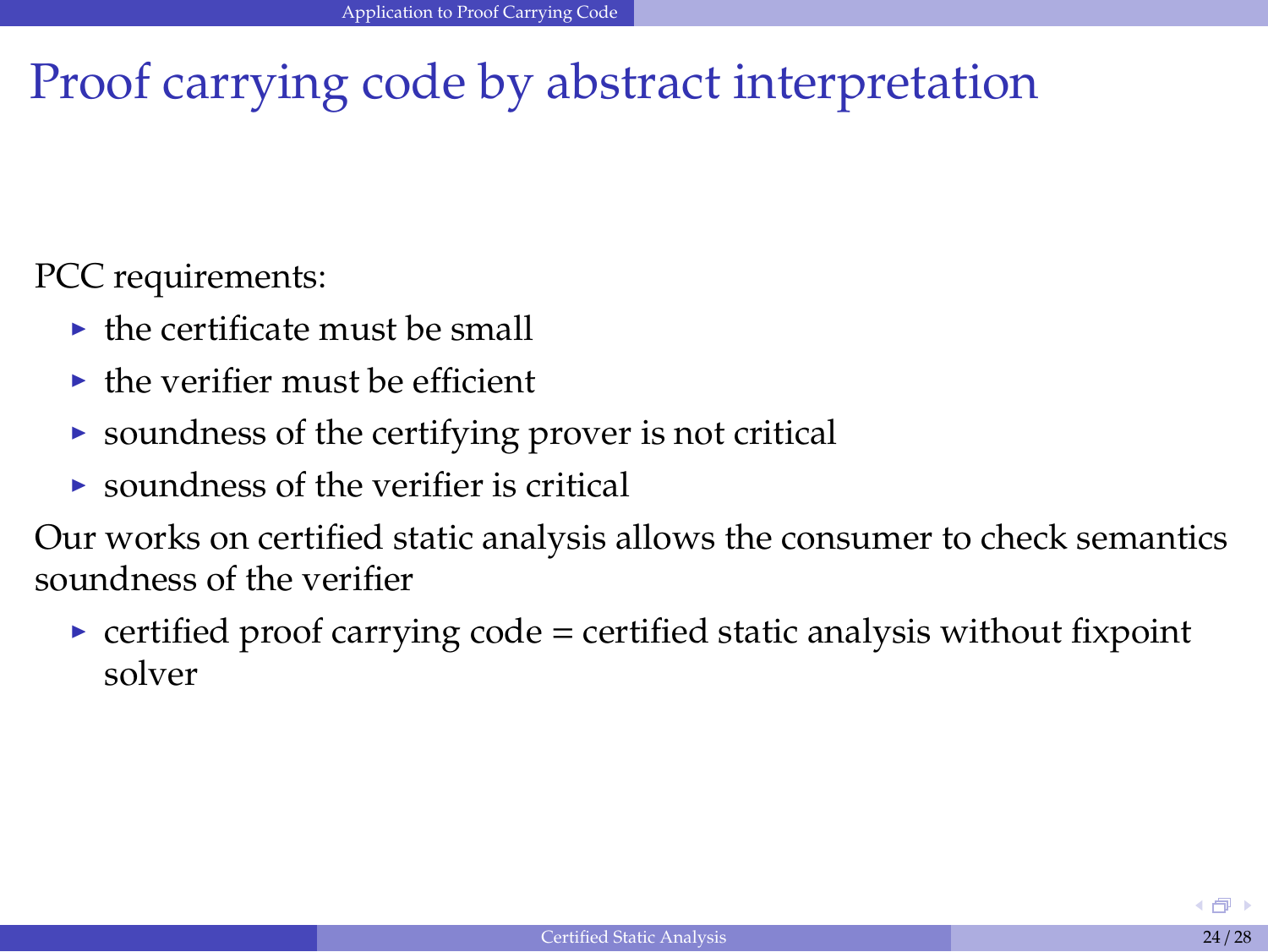# Proof carrying code by certified abstract interpretation

Producer

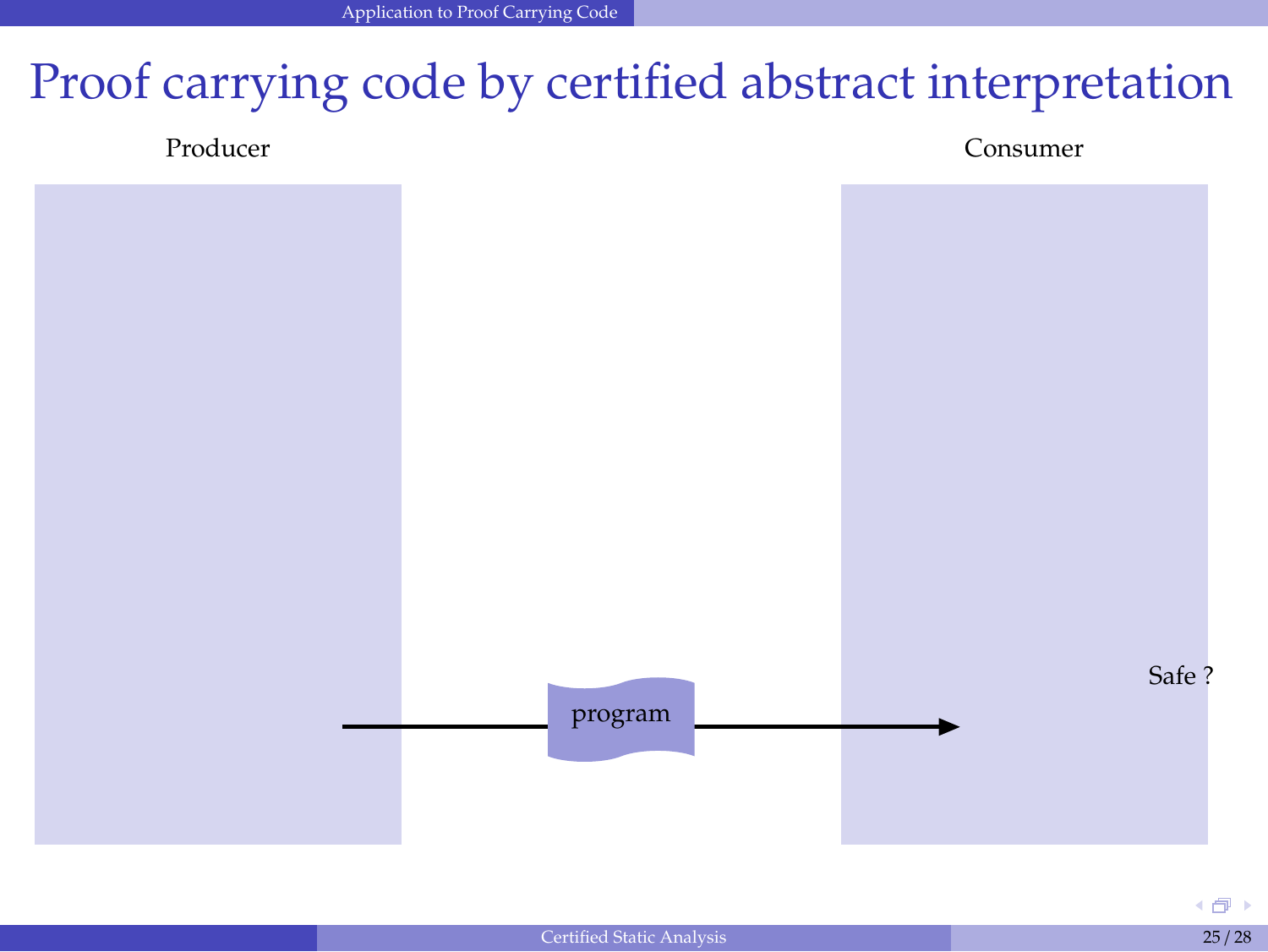## Proof carrying code by certified abstract interpretation

Producer

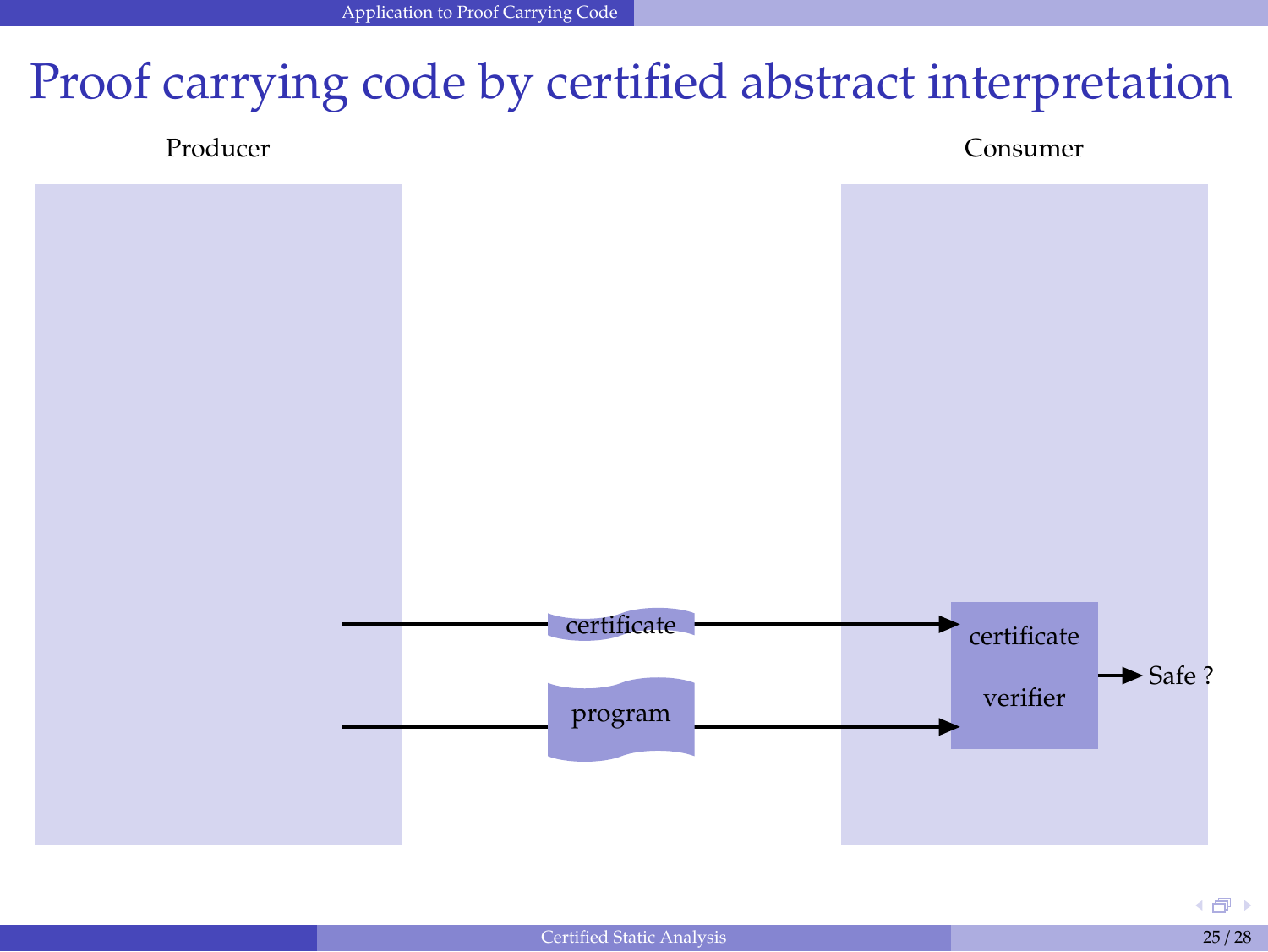## Proof carrying code by certified abstract interpretation

Producer

Consumer



 $\overline{P}$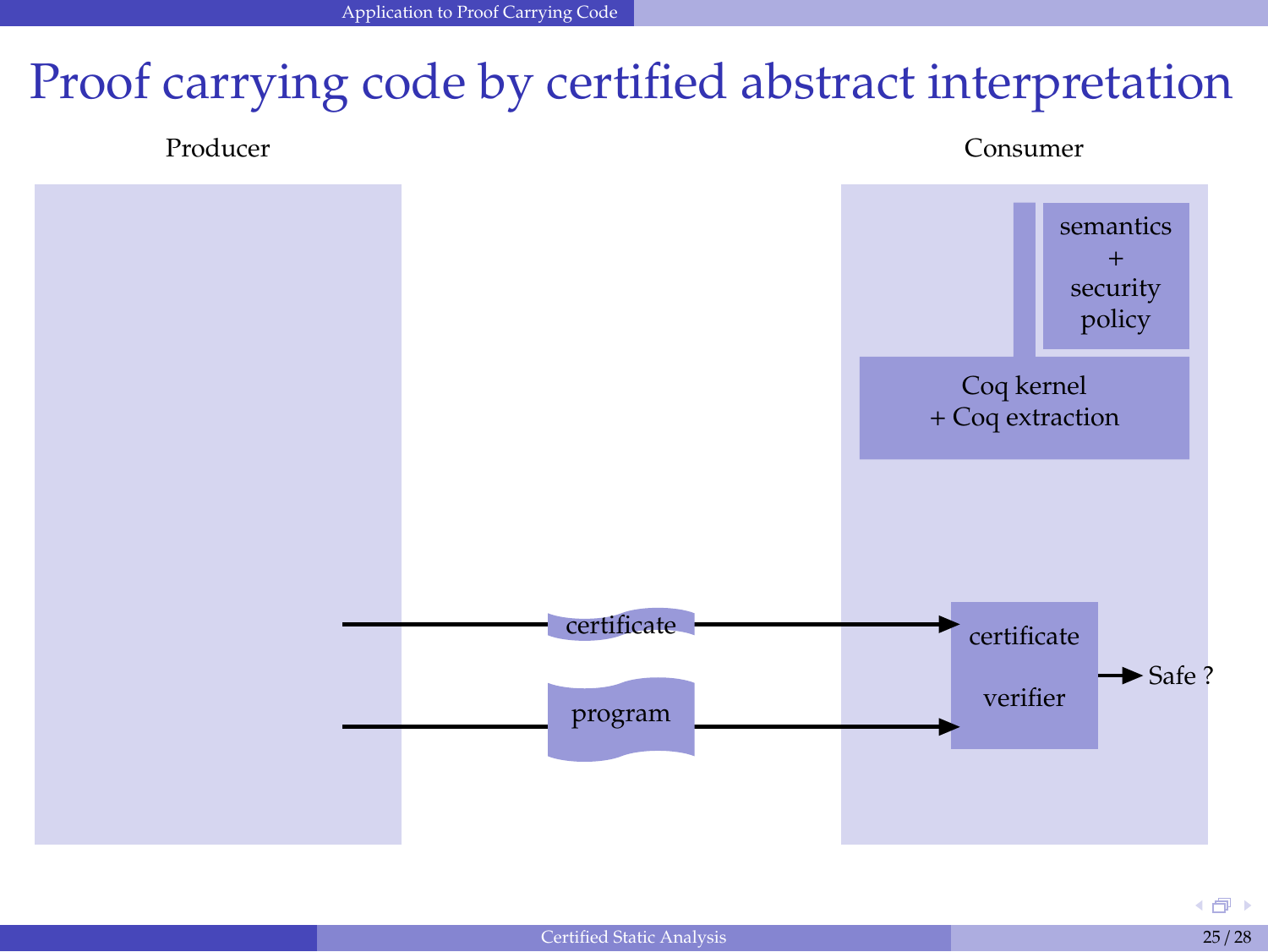# Proof carrying code by certified abstract interpretation



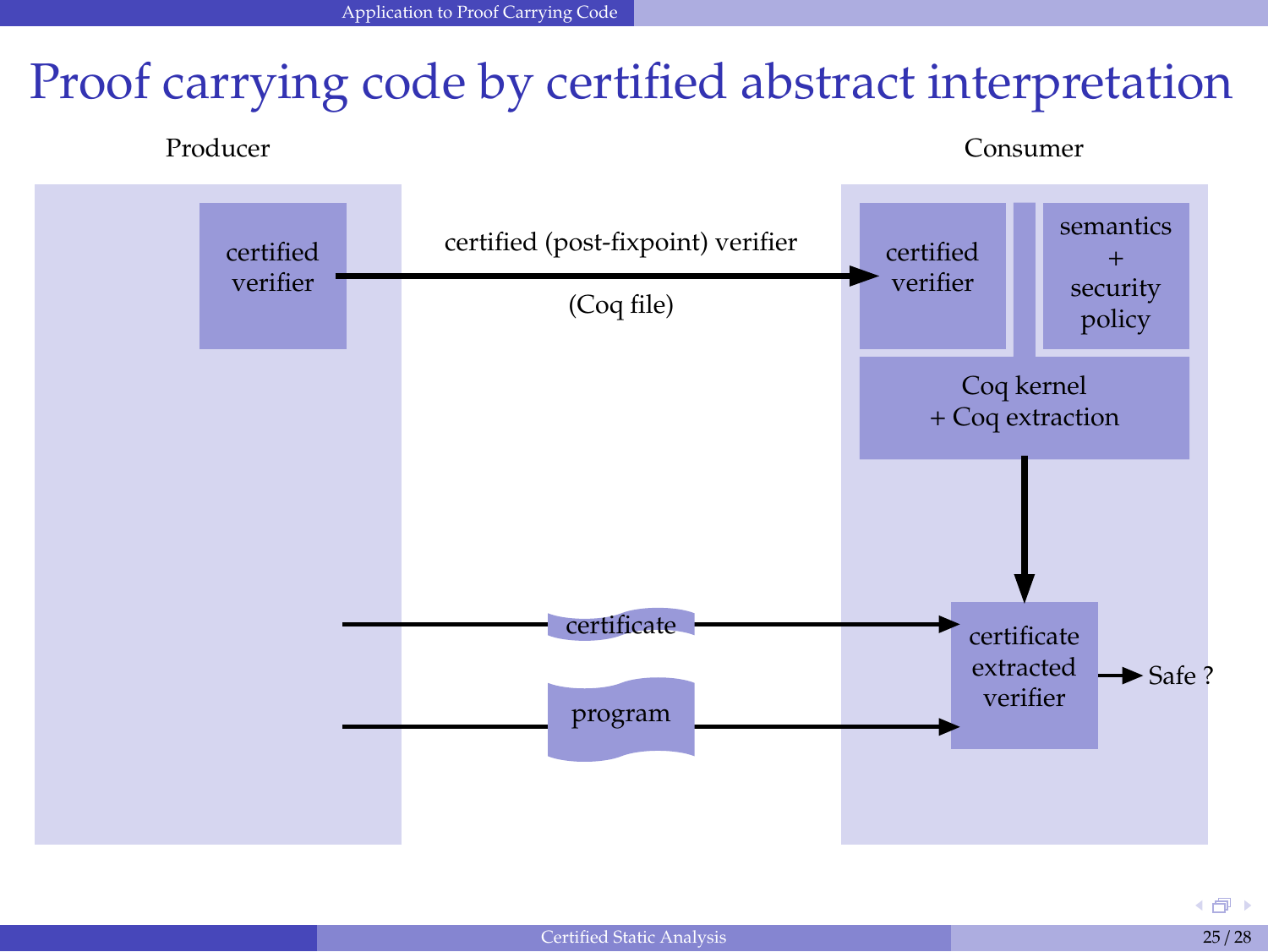## Proof carrying code by certified abstract interpretation

Producer

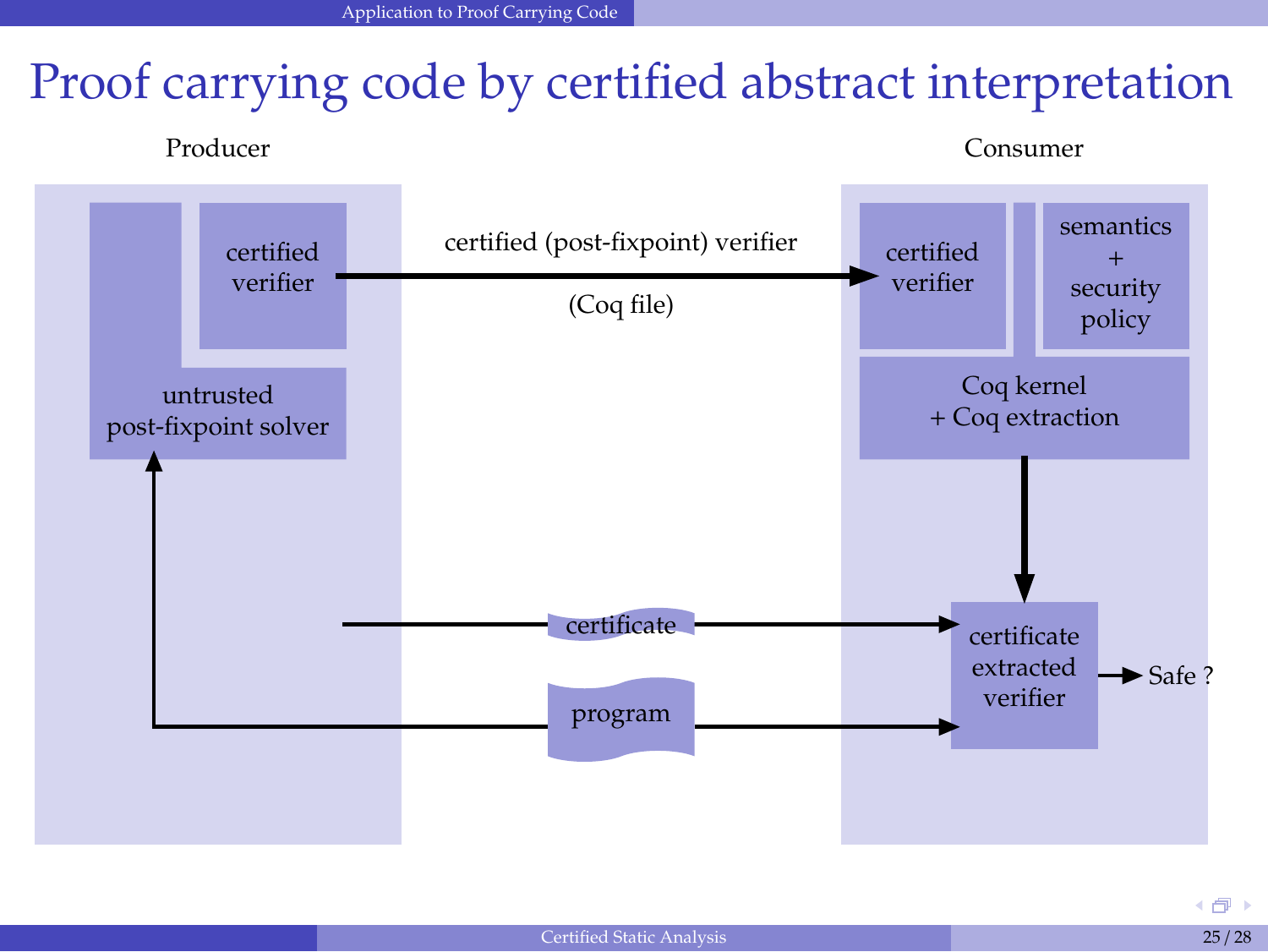## Proof carrying code by certified abstract interpretation

Producer

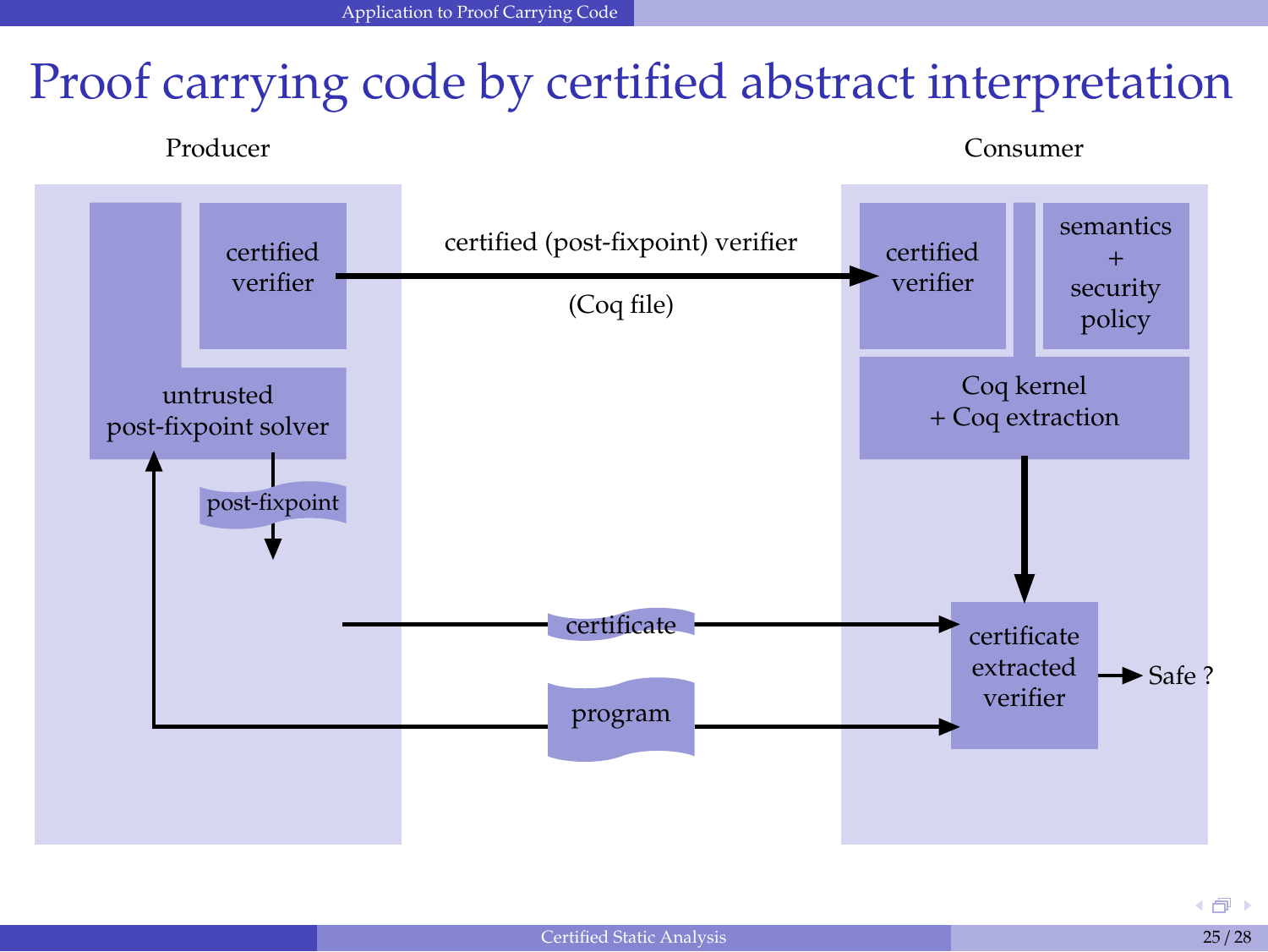# Proof carrying code by certified abstract interpretation

Producer

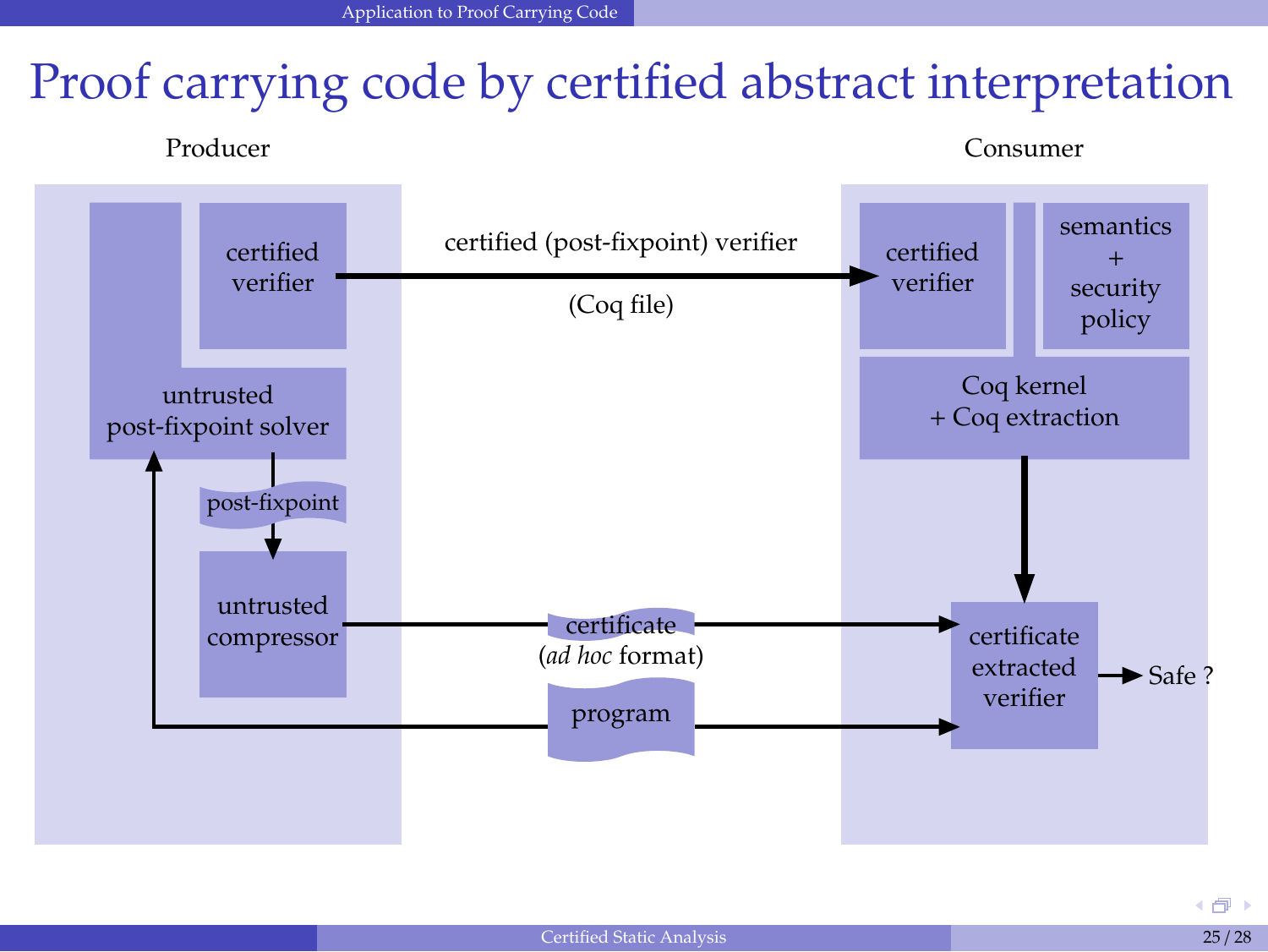#### First case study

- $\triangleright$  imperative fragment of bytecode Java + dynamically allocated arrays
- $\triangleright$  we verify arrays access (no out of bounds errors) by intervals approximation
- experiments on various algorithms<sup>1</sup>:

| Program            | java size. | class size. | certificate size | checking time |
|--------------------|------------|-------------|------------------|---------------|
| <b>BubbleSort</b>  | 440        | 528         | 32               | 0.015         |
| HeapSort           | 1044       | 858         | 63               | 0.050         |
| <b>OuickSort</b>   | 1078       | 965         | 124              | 0.060         |
| ConvolutionProduct | 378        | 542         | 52               | 0.010         |
| FloydWharshall     | 417        | 596         | 134              | 0.020         |
| PolynomProduct     | 509        | 604         | 87               | 0.010         |

certificate/programme ∼ 10%, verification time <0.1s

<sup>&</sup>lt;sup>1</sup>Size file in bytes, time in secs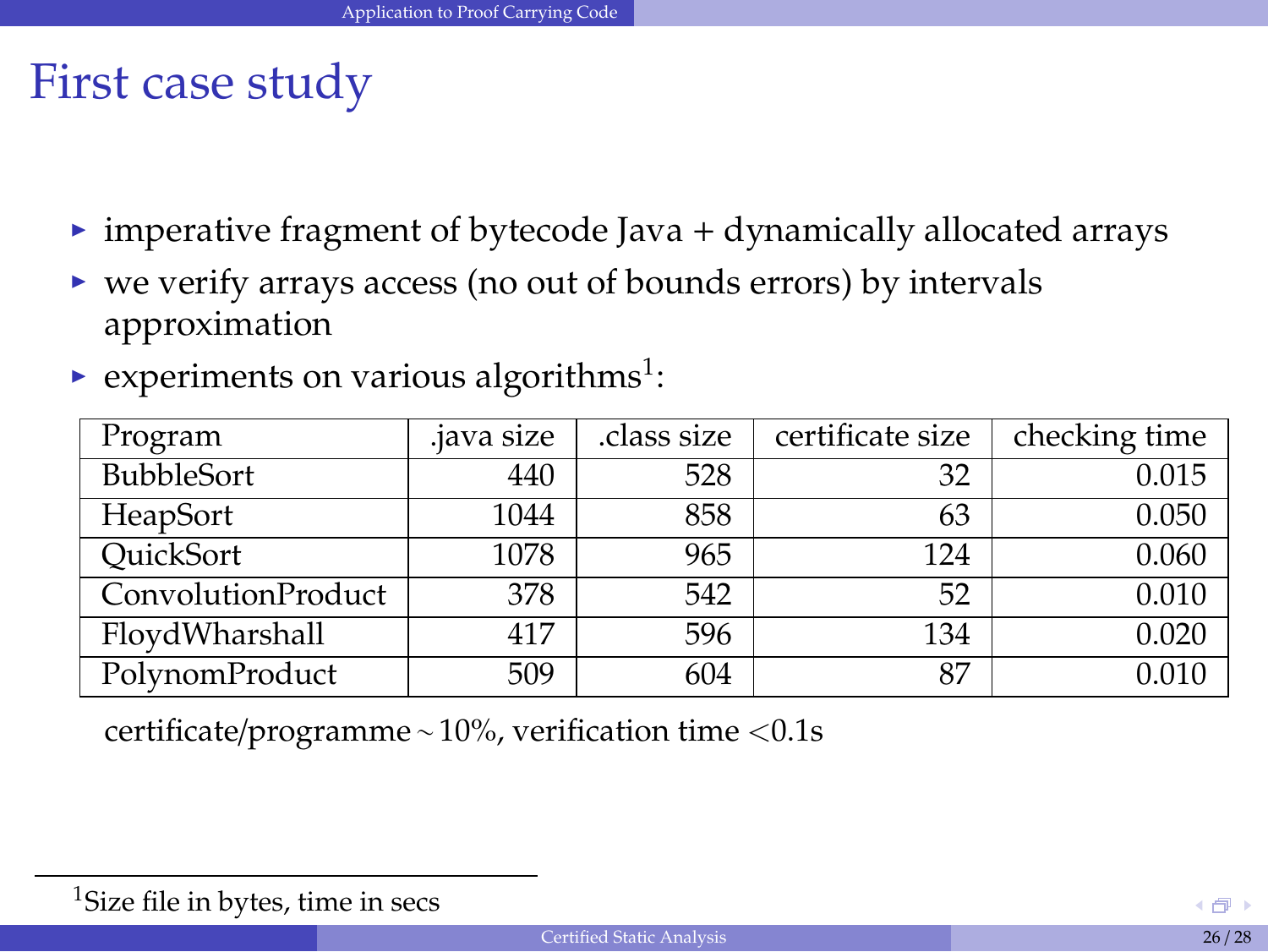

- <sup>2</sup> [Building a certified static analyser](#page-13-0)
- <sup>3</sup> [Application to Proof Carrying Code](#page-29-0)

<span id="page-44-0"></span>